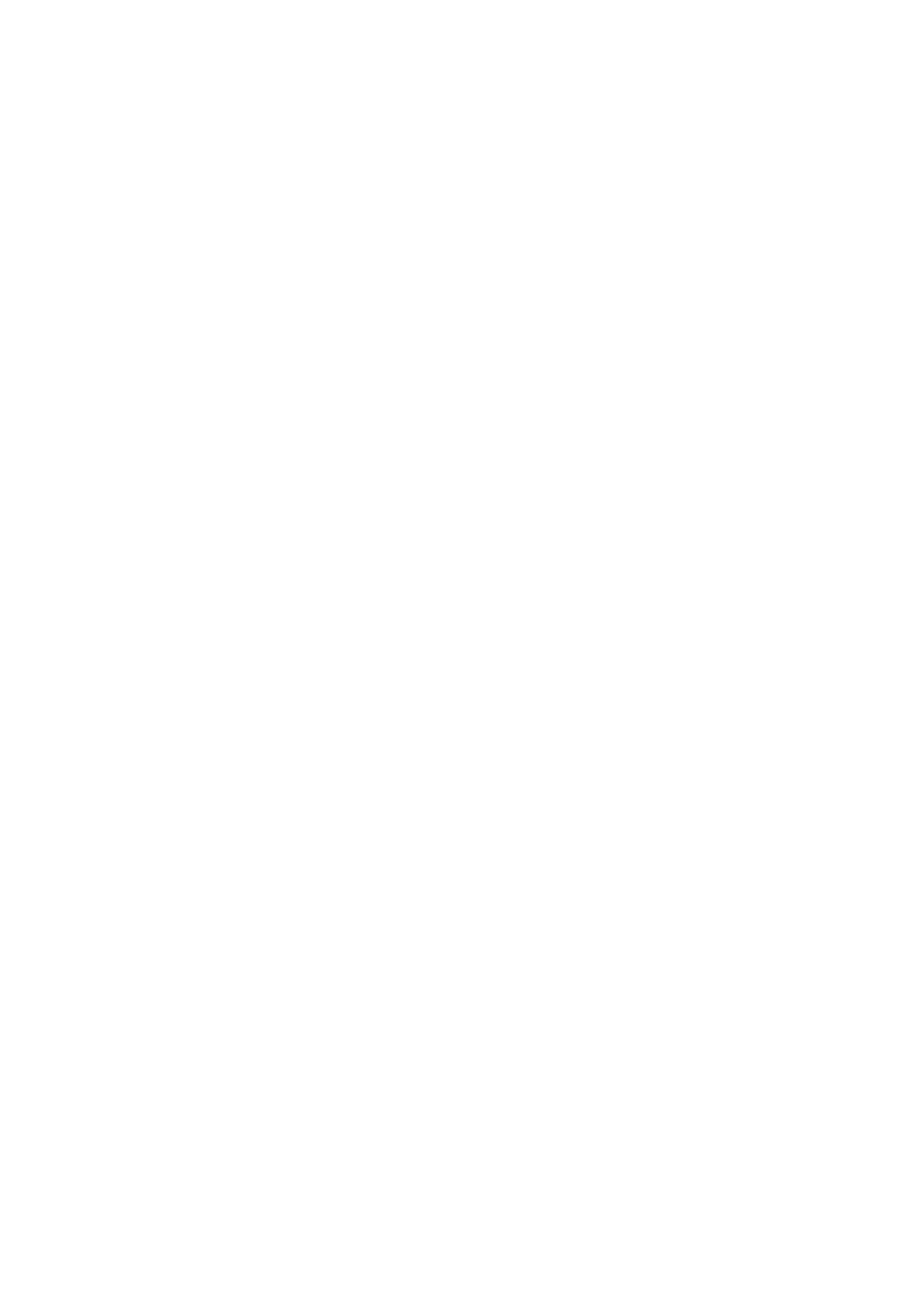# The Impact of Innovative ICT Education and AI on the Pedagogical Paradigm

By

Andrej Flogie and Boris Aberšek

Cambridge **Scholars** Publishing

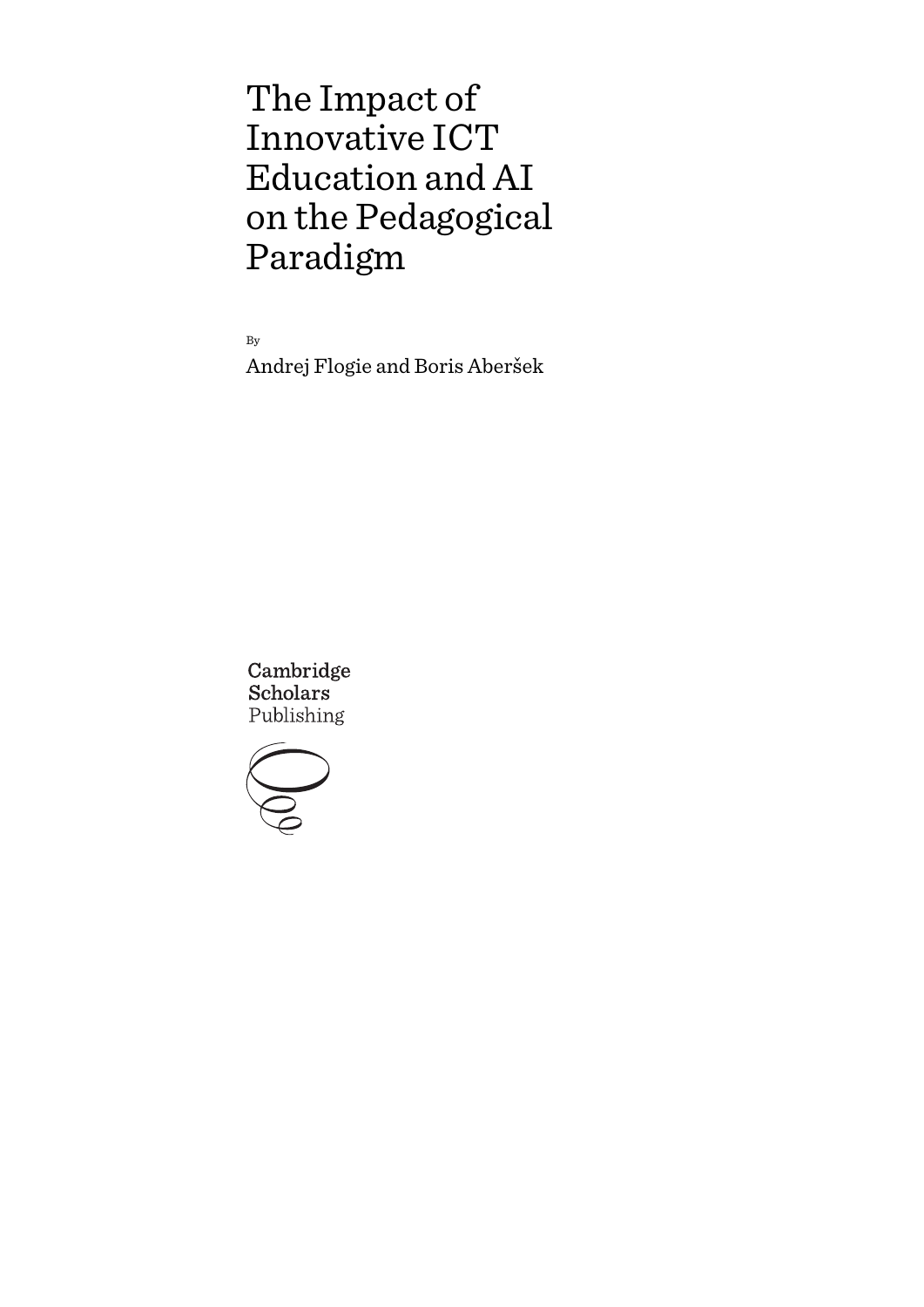The Impact of Innovative ICT Education and AI on the Pedagogical Paradigm

By Andrej Flogie and Boris Aberšek

This book first published 2019

Cambridge Scholars Publishing

Lady Stephenson Library, Newcastle upon Tyne, NE6 2PA, UK

British Library Cataloguing in Publication Data A catalogue record for this book is available from the British Library

Copyright © 2019 by Andrej Flogie and Boris Aberšek

All rights for this book reserved. No part of this book may be reproduced, stored in a retrieval system, or transmitted, in any form or by any means, electronic, mechanical, photocopying, recording or otherwise, without the prior permission of the copyright owner.

ISBN (10): 1-5275-3196-1 ISBN (13): 978-1-5275-3196-3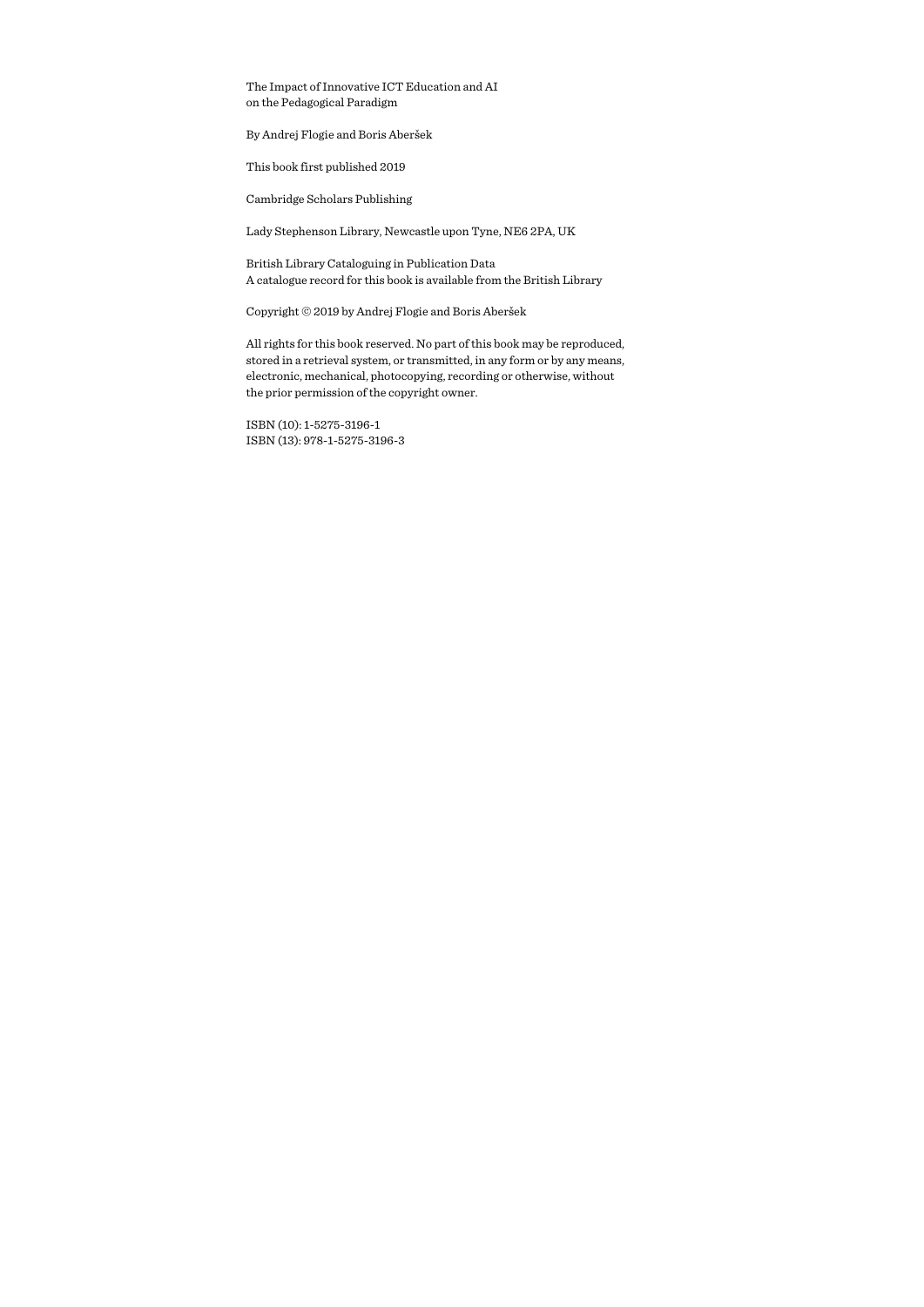## TABLE OF CONTENTS

| Introduction                                                   |  |
|----------------------------------------------------------------|--|
|                                                                |  |
| Philosophical Concepts as a Basis for Education Systems        |  |
|                                                                |  |
|                                                                |  |
|                                                                |  |
| Key Learning Concepts of the 20th Century - Learning Paradigms |  |
|                                                                |  |
|                                                                |  |
|                                                                |  |
|                                                                |  |
|                                                                |  |
|                                                                |  |
|                                                                |  |
| Defining Didactics                                             |  |
|                                                                |  |
|                                                                |  |
|                                                                |  |
|                                                                |  |
|                                                                |  |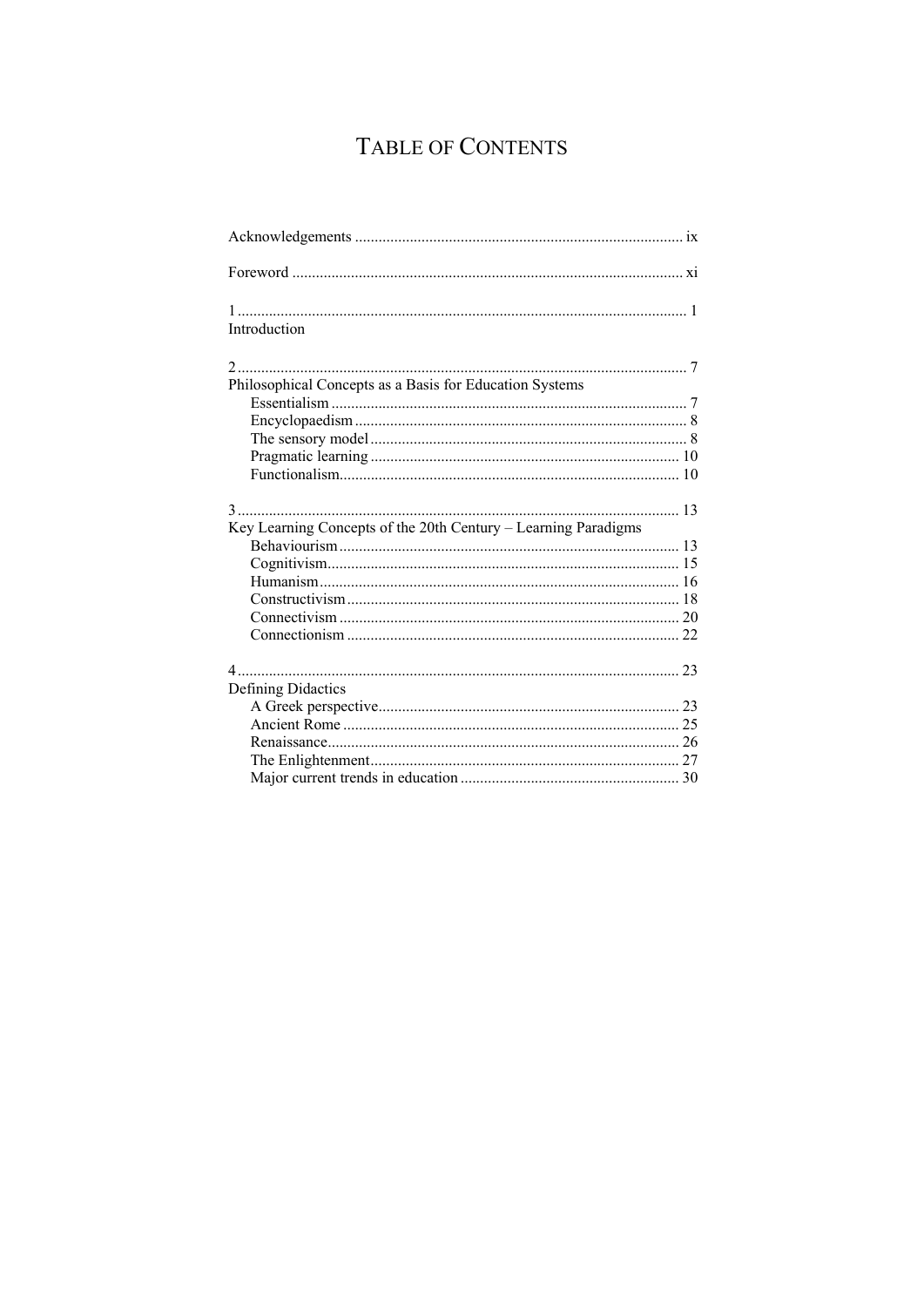| Challenges of 21st Century Education                                 |  |
|----------------------------------------------------------------------|--|
|                                                                      |  |
|                                                                      |  |
|                                                                      |  |
| Social competence and today's generation of youth 42                 |  |
|                                                                      |  |
|                                                                      |  |
|                                                                      |  |
| <b>Cognitive Science</b>                                             |  |
|                                                                      |  |
| An overview of major trends and issues in cognitive science 47       |  |
|                                                                      |  |
|                                                                      |  |
|                                                                      |  |
|                                                                      |  |
|                                                                      |  |
|                                                                      |  |
|                                                                      |  |
|                                                                      |  |
|                                                                      |  |
|                                                                      |  |
|                                                                      |  |
| Competences                                                          |  |
|                                                                      |  |
| Defining educational and economic policies in the European space  76 |  |
|                                                                      |  |
|                                                                      |  |
|                                                                      |  |
|                                                                      |  |
|                                                                      |  |
|                                                                      |  |
| Innovative Models and Methods of Learning                            |  |
| Innovative learning methods and contemporary                         |  |
|                                                                      |  |
|                                                                      |  |
|                                                                      |  |
|                                                                      |  |
|                                                                      |  |
|                                                                      |  |
|                                                                      |  |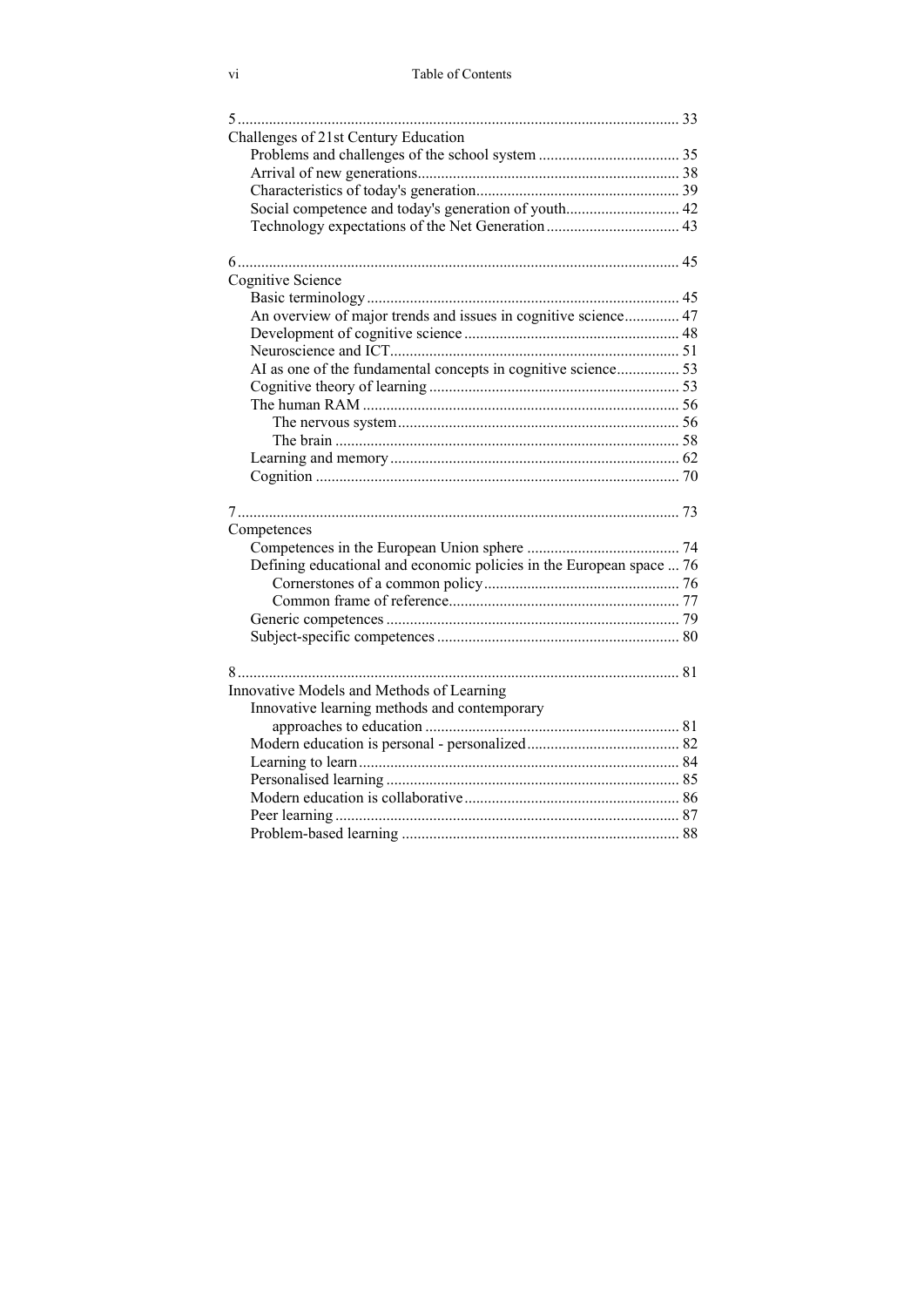| The Impact of Innovative ICT Education and AI<br>on the Pedagogical Paradigm | vii |
|------------------------------------------------------------------------------|-----|
|                                                                              |     |
|                                                                              |     |
|                                                                              |     |
| The evolution of information-communication technologies                      |     |
|                                                                              |     |
|                                                                              |     |
|                                                                              |     |
| Innovative learning environments and AI or education 4.0                     |     |
| The hardware problem and the theory of universal computation 106             |     |
|                                                                              |     |
|                                                                              |     |
| Natural vs. artificial intelligence (brain vs. computer) 109                 |     |
|                                                                              |     |
|                                                                              |     |
|                                                                              |     |
|                                                                              |     |
| The easy problem of AI/intelligent machines/robots 122                       |     |
|                                                                              |     |
|                                                                              |     |
|                                                                              |     |
|                                                                              |     |
|                                                                              |     |
|                                                                              |     |
|                                                                              |     |
|                                                                              |     |
|                                                                              |     |
| Policies and laws for the responsible use of AI  133                         |     |
|                                                                              |     |
|                                                                              |     |
| Conclusion                                                                   |     |
|                                                                              |     |
|                                                                              |     |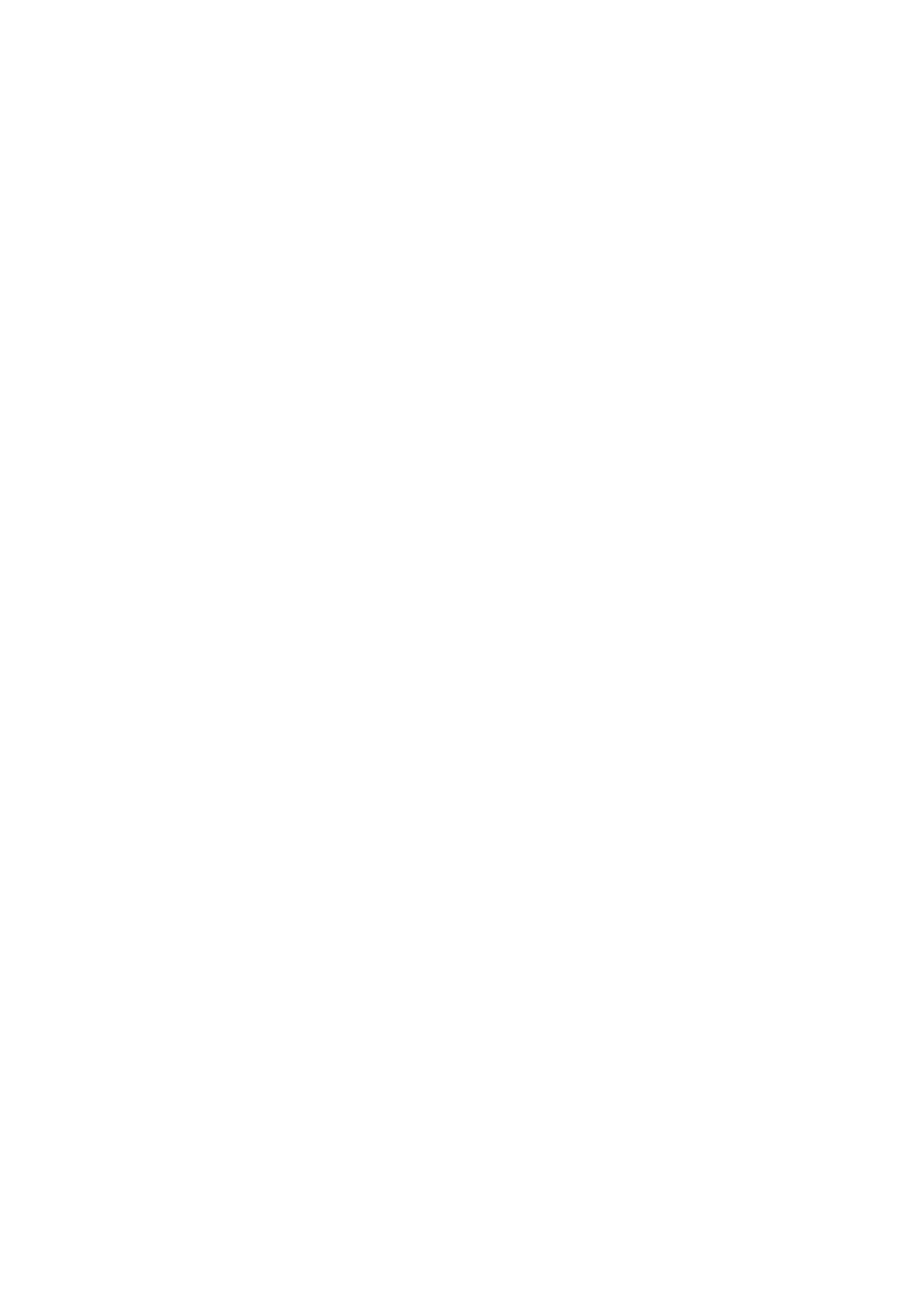### ACKNOWLEDGMENTS

The authors gratefully wish to acknowledge:

- the Ministry of Education, Science and Sport of the Republic of Slovenia, and ESS. This book would not be possible without the support for the project "Innovative learning environments supported with ICT: Innovative Pedagogy 1:1";
- all of our colleagues from the Faculty of Arts, the Faculty of Natural Sciences and Mathematics, and the Faculty of Education, University of Maribor, and from the Institute of Anton Martin Slomšek, for their contribution and helpful comments;
- many thanks also to Helena Fošnjar for translation and proofreading.

The authors wish to express their appreciation to all those who have ensured the quality of this book. Last but not least, thanks to our children and partners, who have inspired us, supported us, and given us the opportunity to be who we are.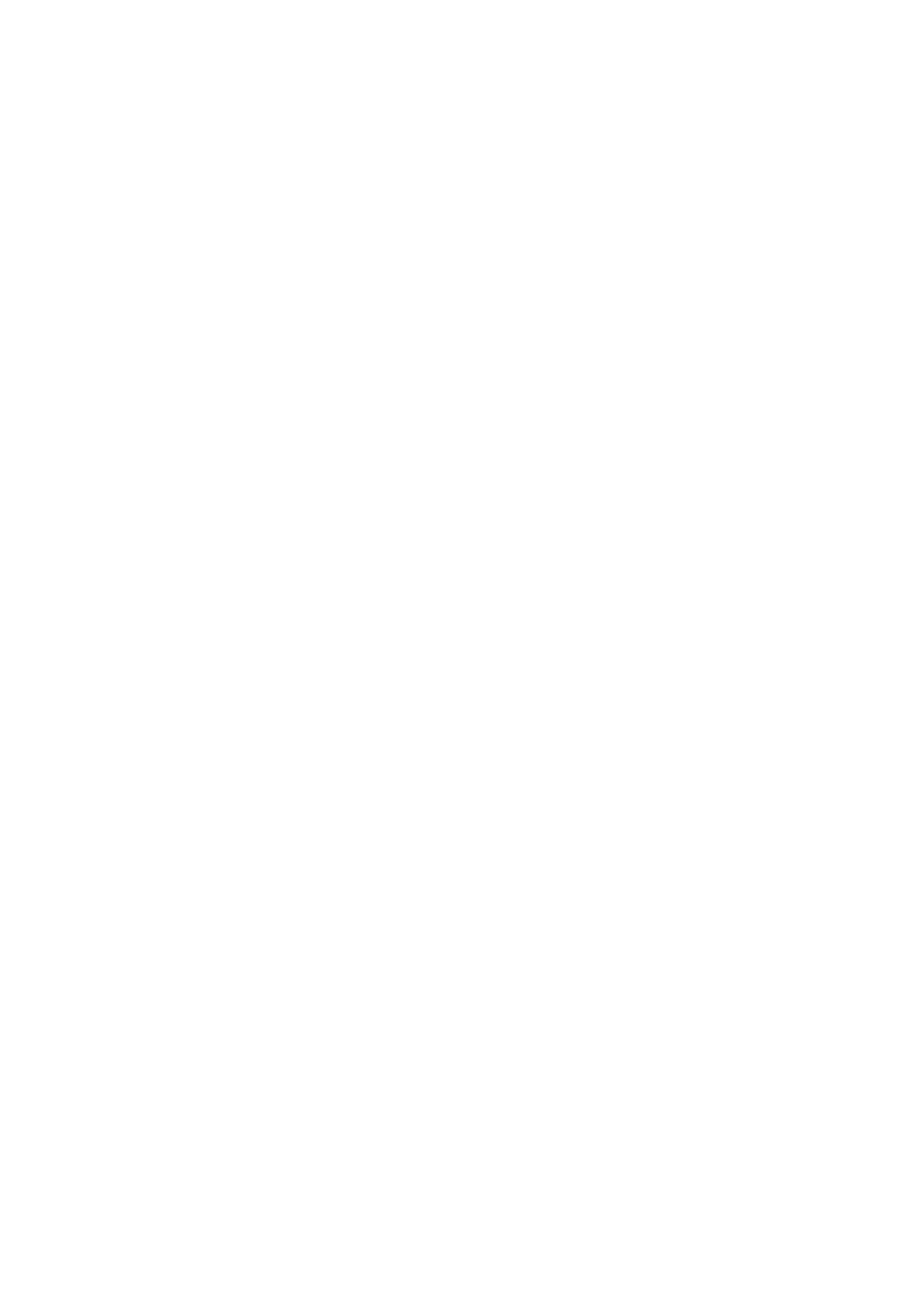### **FOREWORD**

To be a good teacher you need to acquire a large set of different kinds of interdisciplinary knowledge, each of which binds an idea of the causal relation, cause and consequences, possible antecedents and causes, possible developments and consequences, and possible interventions to the strategy of teaching. Education for teachers and trainers consists in part of learning the language of education and the appropriate skills. A deeper understanding of judgments and choices also requires a richer vocabulary than is available in everyday language. Learning is tightly linked to the body-mind relation, i.e. it is closely connected to our way of thinking. When you are asked what you are thinking about, the answer is usually not very complicated. You believe you know what goes on in your mind, which often consists of one conscious thought leading in an orderly way to another. But that is not the only way the mind works, nor indeed is that the typical way. Most impressions and thoughts arise in your conscious experience without your knowing how they got there. You cannot imagine how you came to the belief that someone loves you, or how you detected a hint of irritation in your spouse's voice on the telephone, or how you managed to avoid a threat on the road before you became consciously aware of it. The mental work that produces impressions, intuitions, and many decisions goes on in silence in our mind. It is almost like our thoughts have their own thoughts and language, the language of thought. (Fodor, 2008).

The use of contemporary learning strategies, such as research- and problem-based learning, in relation to brain-based techniques, artificial intelligence and information-communication technologies, has provided scholars from diverse disciplines with an unusual opportunity to observe possible flaws in their own thinking (Aberšek, Borstner, Bregant, 2014). In the preparation of this book, the choice of method was crucial: if we had reported results of only conventional, standard, behaviouristic methods, our work would have been less noteworthy, less critical and less memorable, so we did not choose demonstrations over standard methods because we wanted to influence the entire spectrum of audiences. There is a huge number of opportunities to introduce novelties such as problemand research-based learning in the learning process simply by being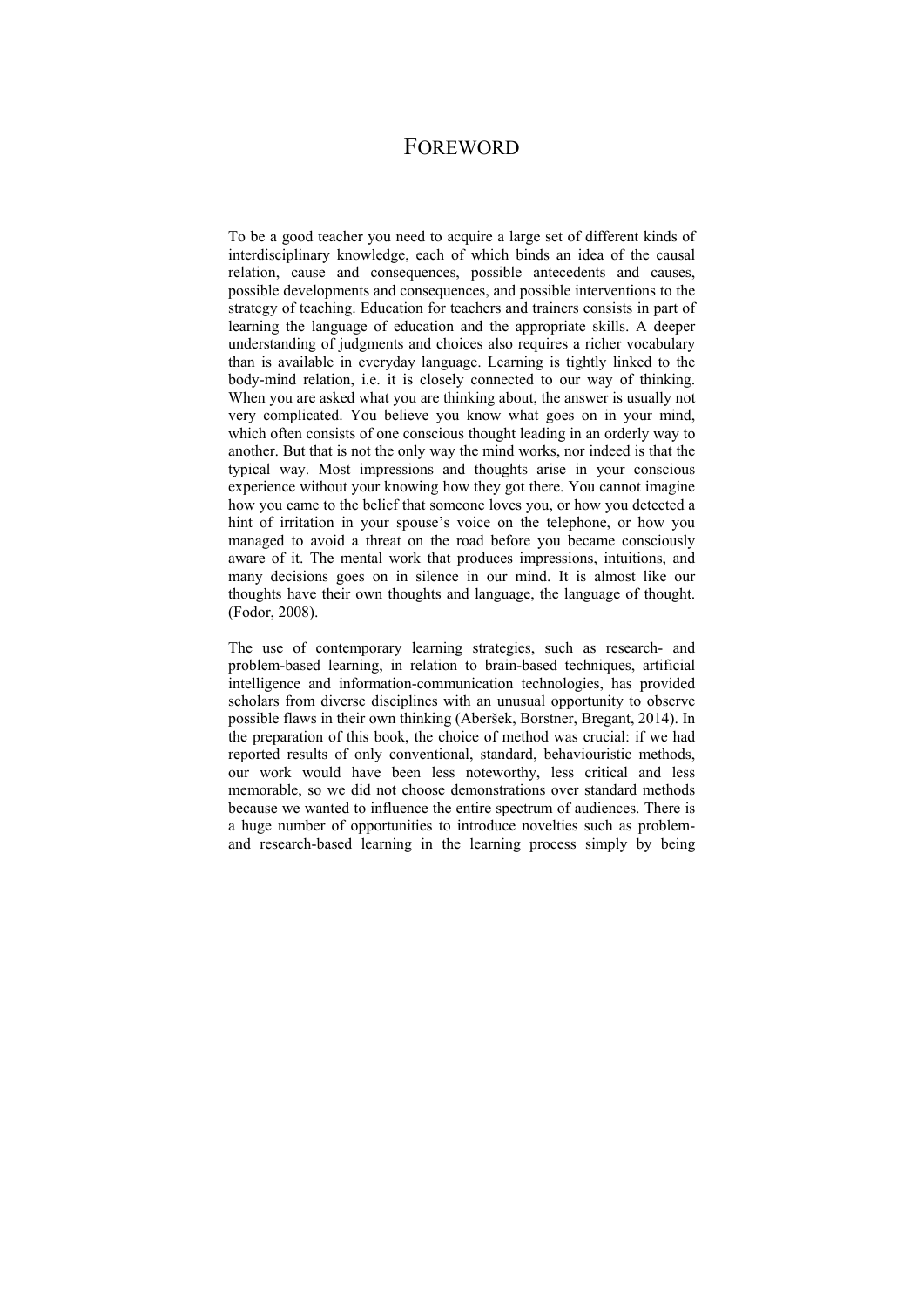#### xii Foreword

creative. Students can be engaged, for example, by means of games and simulations that require them to apply information in unfamiliar contexts. Settings and activities such as e-learning environments, role play, energizing online discussions and quick serious games, have the effect of adding sensory stimuli, reducing restlessness, and reinforcing information.

In short, on a systemic level the education system needs to consider the individual as the basic building block of society, and further take into account the individual's consciousness related to their emotional intelligence. Because a person's consciousness is something entirely singular and inherent to the individual, some kind of generalization will have to be constructed, which will be better than nothing and still contribute enough in terms of novelty and progress, to make it innovative enough for the purposes of teaching and learning, i.e., for the formalization of automated processes of individualization and differentiation within intelligent tutoring systems.

The book is organized into nine chapters.

### *Chapter 1: Introduction*

Chapter 1 introduces the evolution of the education process, and the mind as an information processor, by sketching out some of the key moments in the history of education and the science of mind. It highlights how the foundations for sciences of education and mind were laid in psychology, mathematical logic and linguistics, pointing out that theories of *what mind does* have to co-evolve alongside theories of *how the brain works.*

### *Chapter 2: Philosophical concepts as a basis for education systems*

This part of the book points out that there are different branches of philosophy, which serve as the basis for philosophies of learning of a certain period. From a philosophical point of view, they provide a solid enough foundation for understanding various modern approaches in the field of learning, and creating new ones. In this chapter, some of the more important philosophies related to education systems, and indirectly to learning and teaching, are highlighted.

### *Chapter 3: Key learning concepts of the 20th century – learning paradigms*

This part of the book points out that learning theories are usually divided into several paradigms, which represent individual views of the learning process itself. Theories within the same paradigm have a common initial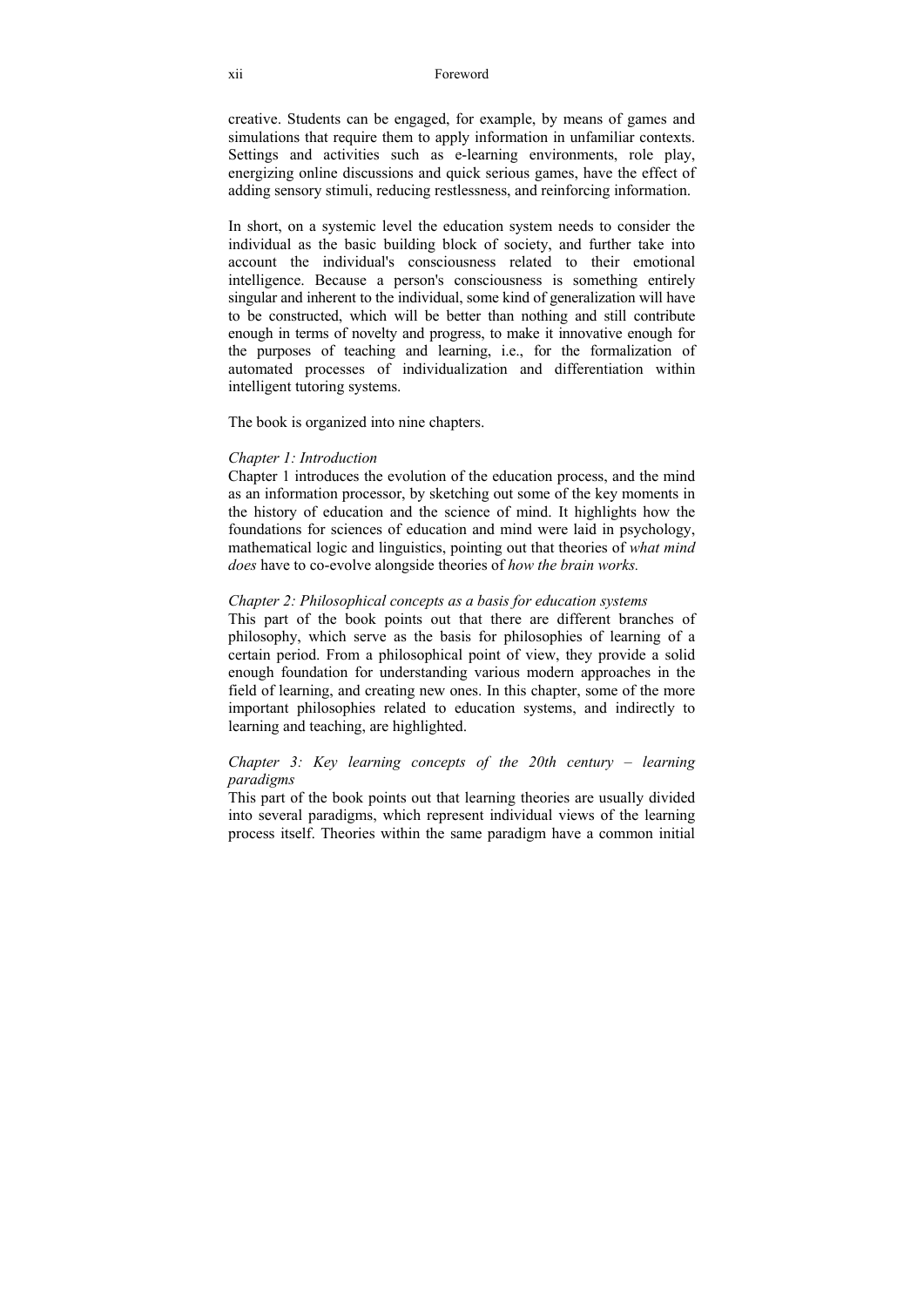or identical basic view of the learning process. Chapter 3 discusses some of the most established and accepted learning/philosophical paradigms.

### *Chapter 4: Defining didactics*

This chapter provides an overview of the history of educational sciences, which began as far back as ancient times. The term *didactics,* which is nowadays accepted in all professional circles, stems from the Greek and later Latin word *didáskein.* 

### *Chapter 5: Challenges of 21st century education*

Creativity, innovation, critical thinking and the meaningful use of modern information-communication technologies in connection to artificial intelligence, are the key factors in creating a new, added value of the school environment, and represent the main challenges of 21st century education.

### *Chapter 6: Cognitive science*

This part of the book explicitly describes new cognitive models. These are associated with two different research programs proposed by cognitive scientists, partly moving beyond the basic assumption that the mind is either a symbol manipulator or a connectionist network. The first (called the hybrid model) is a combination of two traditional approaches to mental architectures, the symbol system hypothesis and the connectionist network hypothesis; the second (called the dynamical model) is associated with the dynamical systems hypothesis in mathematics, including the situated/embodied cognition movement.

### *Chapter 7: Competences*

A continuous development of the abilities, skills and knowledge of the individual is of key importance for their existence and progress on the market in today's competitive and rapidly changing world, which means that a need for developing new competences and skills will also continue to be present.

### *Chapter 8: Innovative models and methods of learning*

The task of modern school is to inspire and help students recognize their uniqueness, in order to be able to reach and achieve their full potential. In this chapter we discuss some of the most established and accepted innovative models and methods of learning.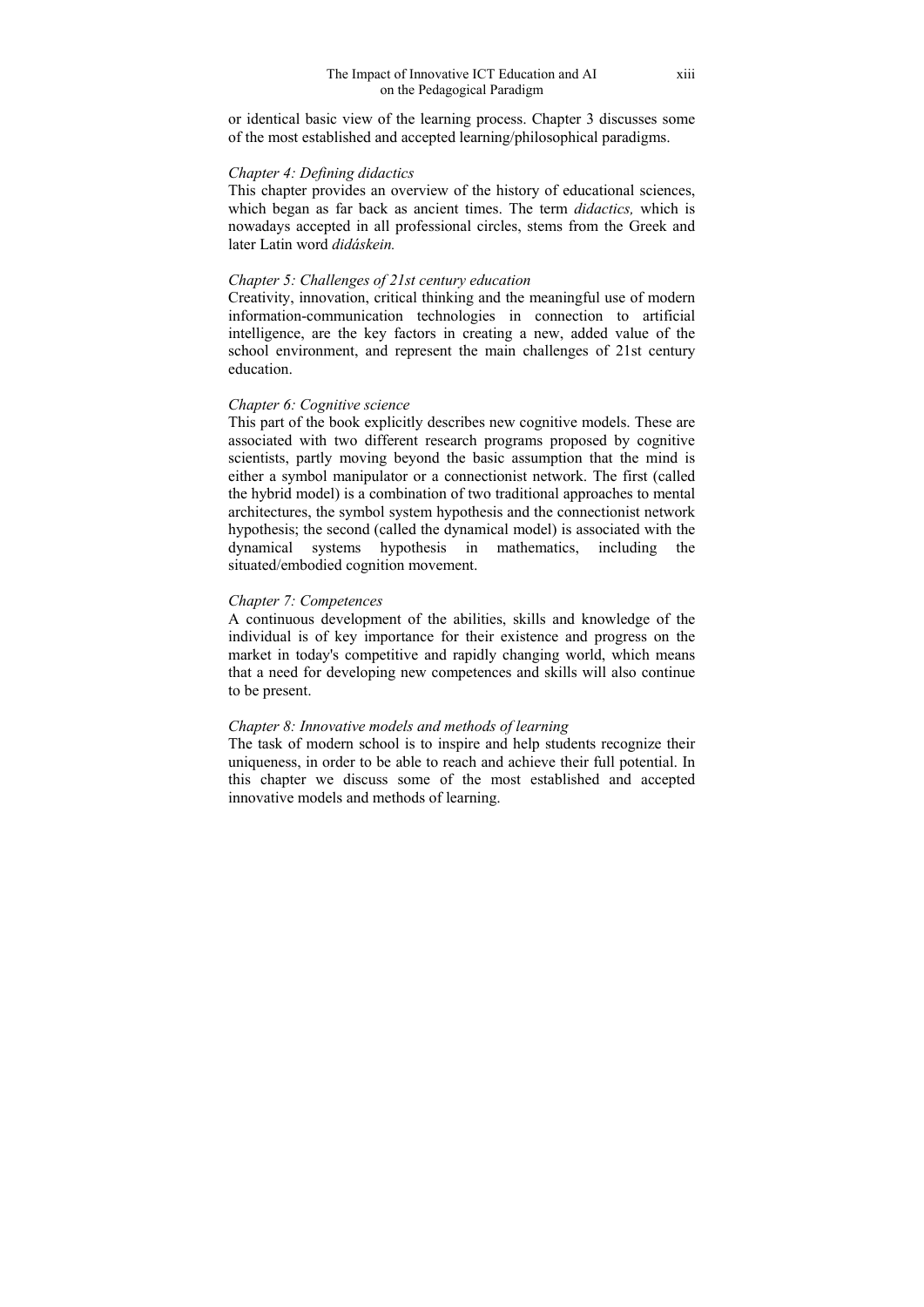#### xiv Foreword

*Chapter 9: Innovative learning environments and AI or education 4.0*  Given the possibility to create an intelligent autonomous adaptive system capable of learning, adapting to new circumstances and performing (critical) self-evaluation, this chapter points out that the human-machine reductive correlation is possible, despite the so far unsuccessful attempts to prove it, but also that there exists a major problem related to the notion of ethics and morality within such an AI-based autonomous adaptive system.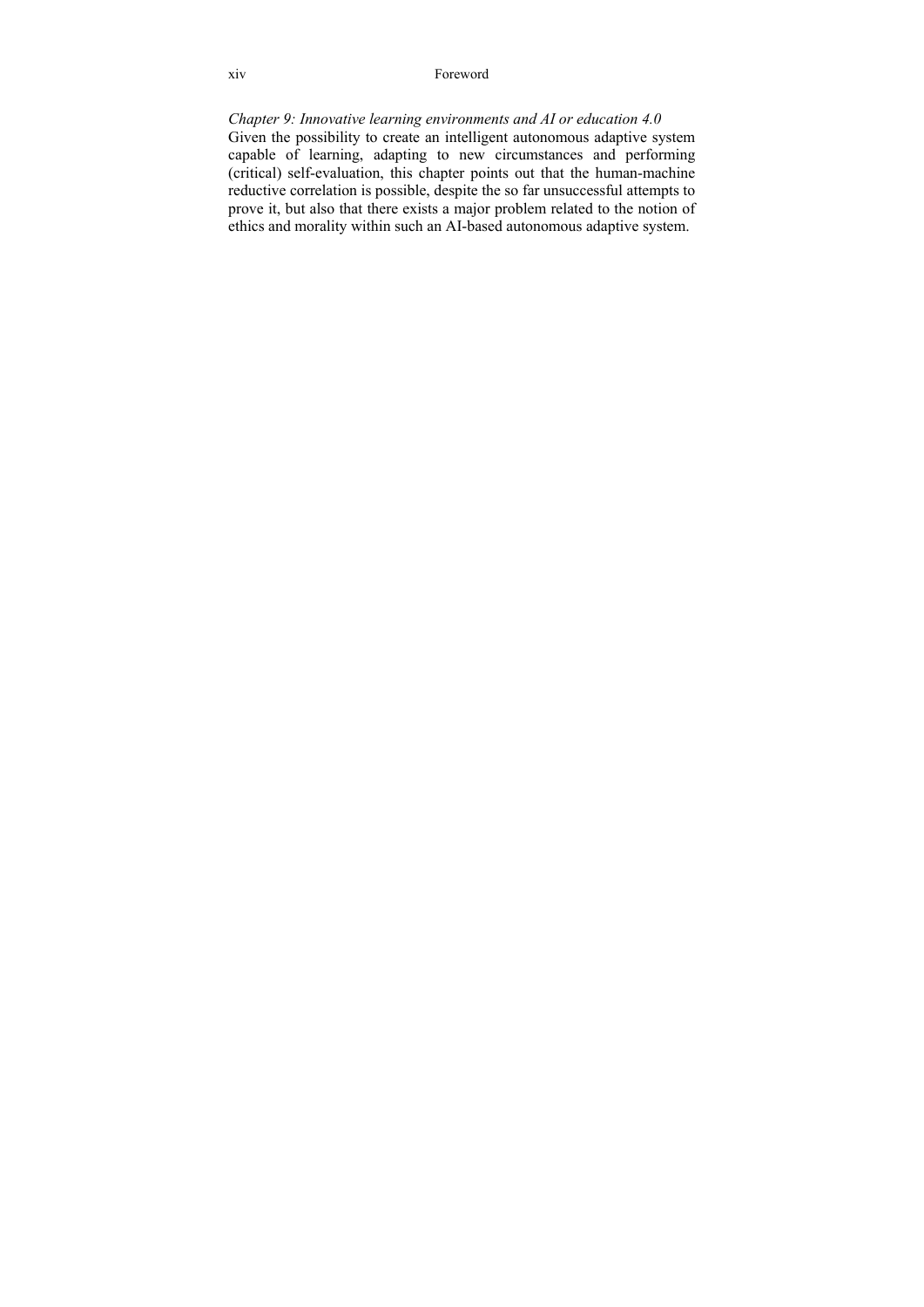### **INTRODUCTION**

A country's education system is the basis for its progress and the groundwork for its future. Changes in education, however, occur very slowly, since education systems are some of the largest and most complex systems in every society and are impossible to change overnight. One of the key reasons for an education system's success is its close connection to the history and development of a specific society. In the European sector, the educational models can be divided into two large groups: *Anglo-Saxon* (Great Britain, Scotland, Ireland ...) and *Central European* (Germany, France, Austria ...). If we can claim that the Anglo-Saxon model is based on outcomes then we can say that Central Europe is heavily regulated and mostly process-orientated. Surely both models are successful in specific cultural areas but are not directly transferable to other societies (Archer, 2013).

Today, the current opinion and understanding is that the knowledge that formed the basis of progress in the 19th and 20th centuries is insufficient in the modern world (the 21st century). It will be even less so in the future, when the fourth industrial revolution will be reached. Collaboration between various scientific disciplines is welcome, but it is no longer enough. The quality and added value of an individual's competences, skills, and knowledge represent a basis for developing competitive advantages in the global world, and, in turn, increase the well-being of the entire society. It is in this spirit that Prakash Nair contemplates, when he says that the classical school paradigm is a relic, a remnant from the first industrial revolution. The educational system that was operational in the first half of the 20th century is outdated because of the fundamental changes in global economic policies, and because of the boom in the development of modern information-communication technologies. All of this affects the employment needs and potentials of our contemporary society. A country's development and employment prospects represent one of the cornerstones of the development of society and its educational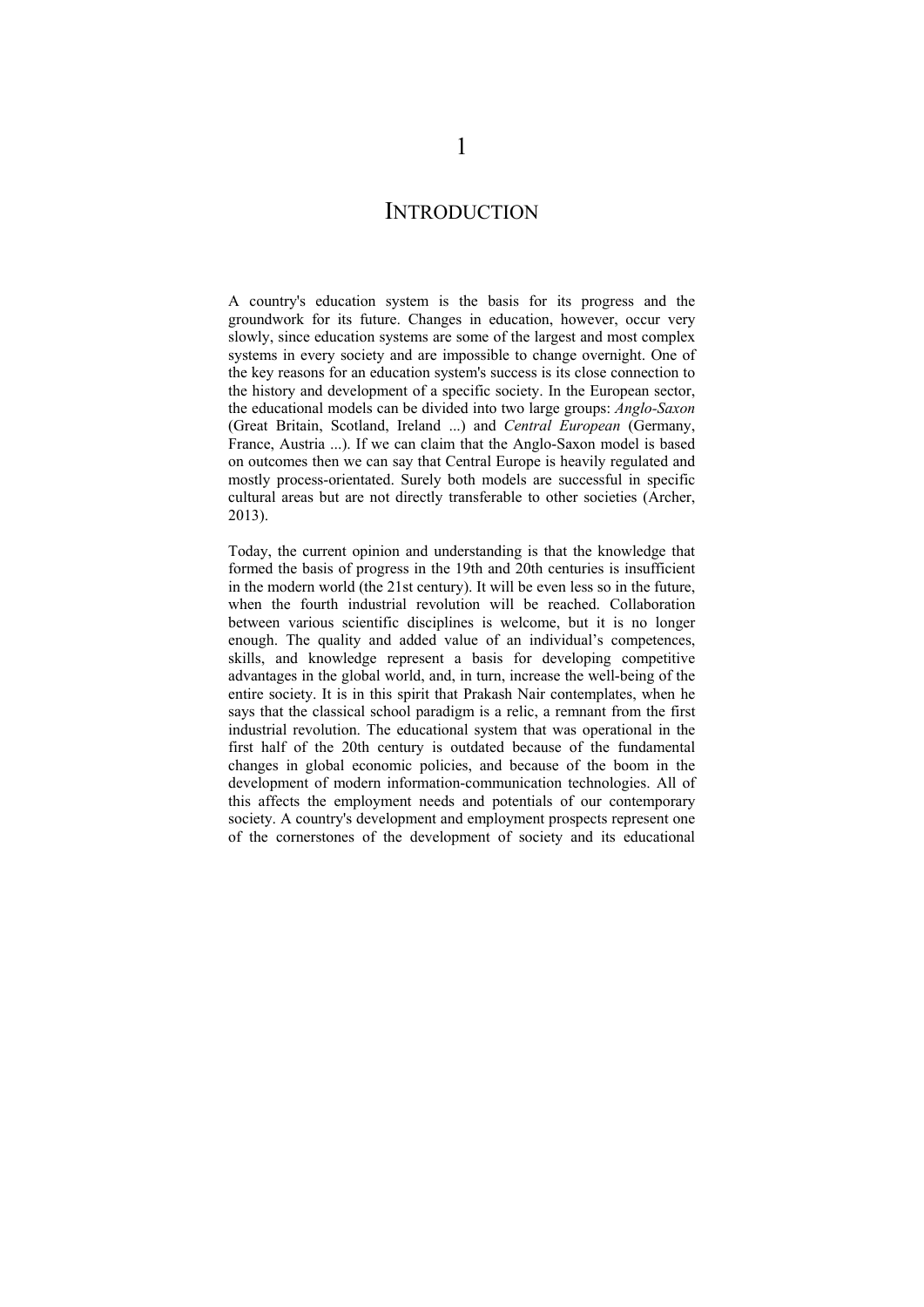system. Thus, the educational system has an indirect impact on the prosperity and state of society as a whole. Research from the field of education policies shows that European education systems are falling behind in comparison to other regions of the world (COM 654 final, 2013).

A common feature of successful education systems is the balance between tradition and the capacity to be flexible and able to adapt to current social trends. Every successful education system stems from a certain philosophy and is not the random outcome of current ideology or political ideas. An exception among the great philosophers is Socrates, who never initiated a school of his own. It is true, however, that on the basis of his thought, his followers established two schools with the common goal of "educating", though distinguished by what was to be understood by the term *education* and the ways of achieving that. Plato took regular meetings with his students to another level, establishing the first school known as The Academy. In fact, this was the first philosophical school with a schedule (an organized list of lectures). Plato's student, Aristotle, later established an independent philosophical school called the Peripatos (Kimball, 1986).

Today, the current opinion and understanding is that the knowledge that formed the basis of progress in the 19th and 20th centuries is insufficient in the modern world (the 21st century). It will be even less so in the future, when the fourth industrial revolution is reached. We will have to make a step forward in the field of knowledge, skills and competences of a modern society of the future. Germany was the first to make a partial step in this field. Qualification and competences probably represent the foundation of German competitiveness (Maver, 2014). The quality and added value of an individual's competences, skills, and knowledge represent a basis for developing competitive advantages in the global world. Prakash Nair, an internationally appraised expert in the field of innovative schools and educational techniques, thinks in the same way when he says: "Classical school paradigm is a relic; it is a remnant from the industrial revolution, one that requires a lot of effort from the teacher for a relatively small effect in the area of competences, skills and knowledge. Classroom orientated education does not allow reaching expected results needed for employment in the 21st century" (Nair, 2003, p. 23).

The educational system that was operational in the 19th century, and in the first half of the 20th century, is outdated because of the fundamental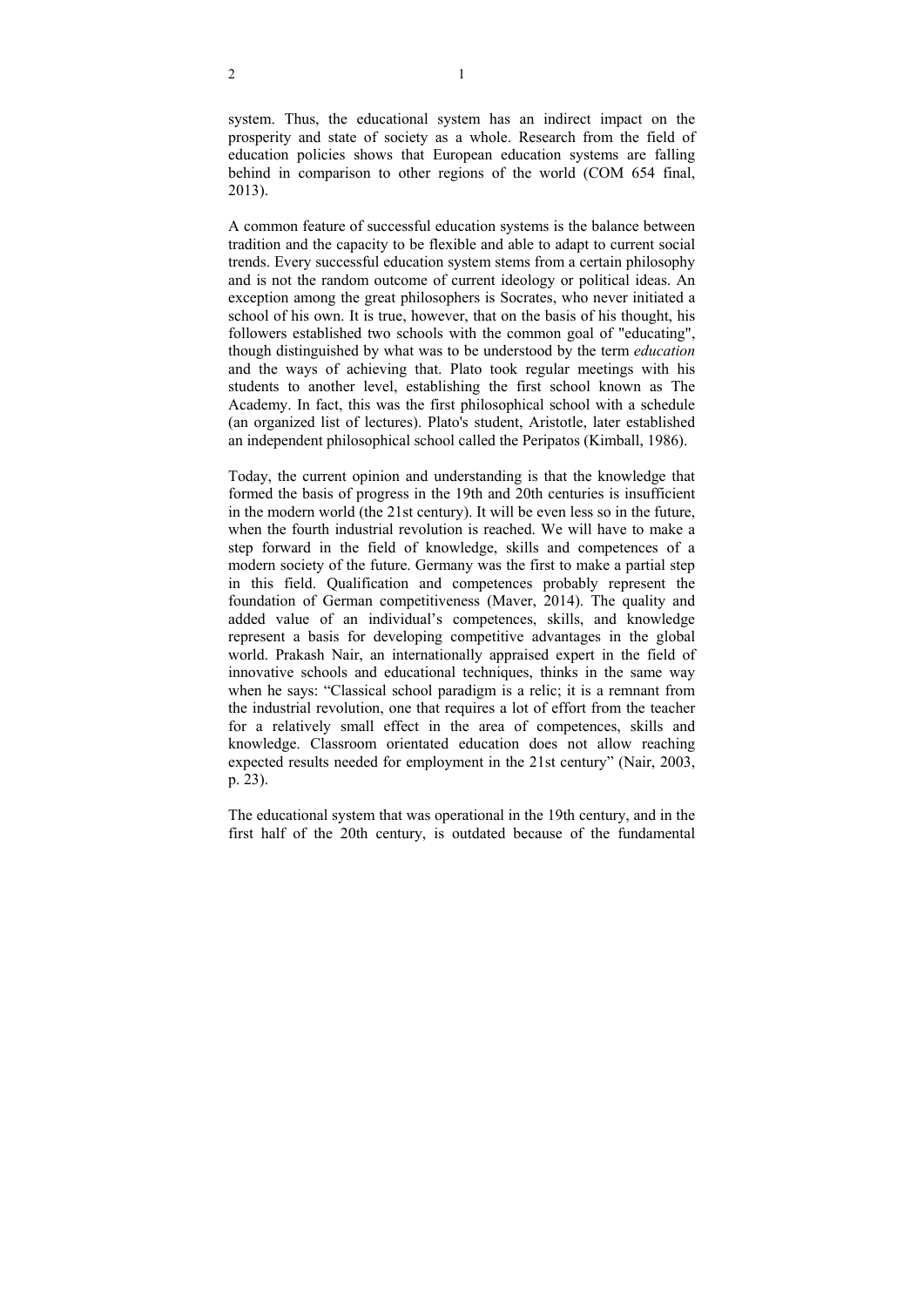#### Introduction 3

change in economic policies; in the field of development, big steps were made, consequently changing employability. If we can say, that the model of the 19th and early 20th centuries were based on the fact that the field of employability required:

- 20% experts,
- 30% merchants and office workers,
- 50% physical workers,

then, we can say that the model, which answers to the needs of the end of the 20th century, and the beginning of the 21st century, needs to be adjusted to the following employability needs:

- Minority of unqualified, temporary, and seasonal workers (approx. 1/8).
- Self-acting, self-learning, self-initiative managers of their own work and time (approx. 7/8) (Dryden and Vos, 1999).

If it is true that the educational system from the 19th and 20th centuries is outlived and uncompetitive, the same cannot be said for natural of scientific reasoning. The primal basis or the nature of scientific reasoning, on which also modern scientific and philosophical models are based - for example, deduction and induction, reasoning according to the best explanation - Hempel's scientific explanation's covering law model ... are still in use today. Also, certain fields, which have been occurring for a good part of our history (for example, the traditional feud between scientific realism and antirealism or instrumentalism), continue to be a part of modern philosophical debates even today. Philosophy of science, philosophy of technology and other philosophical approaches, set the foundations of the development of modern society. It is more than obvious that in the field of development of modern concepts (both technological and educational), principles and concepts from different scientific disciplines need to be interconnected into a unified whole (Okasha, 2002). Both in theory and in practice, these developments should be considered on a systemic level, while taking into account the dynamic systems theory.

The driving force for the development of educational systems is, among other things, presented and determined by the developmental and employability possibilities in each society. Thus, for example, the sector of information-communication technologies (ICT) is the fastest growing sector in Europe. "In 2008, it created 8.3 million jobs and made 574 billion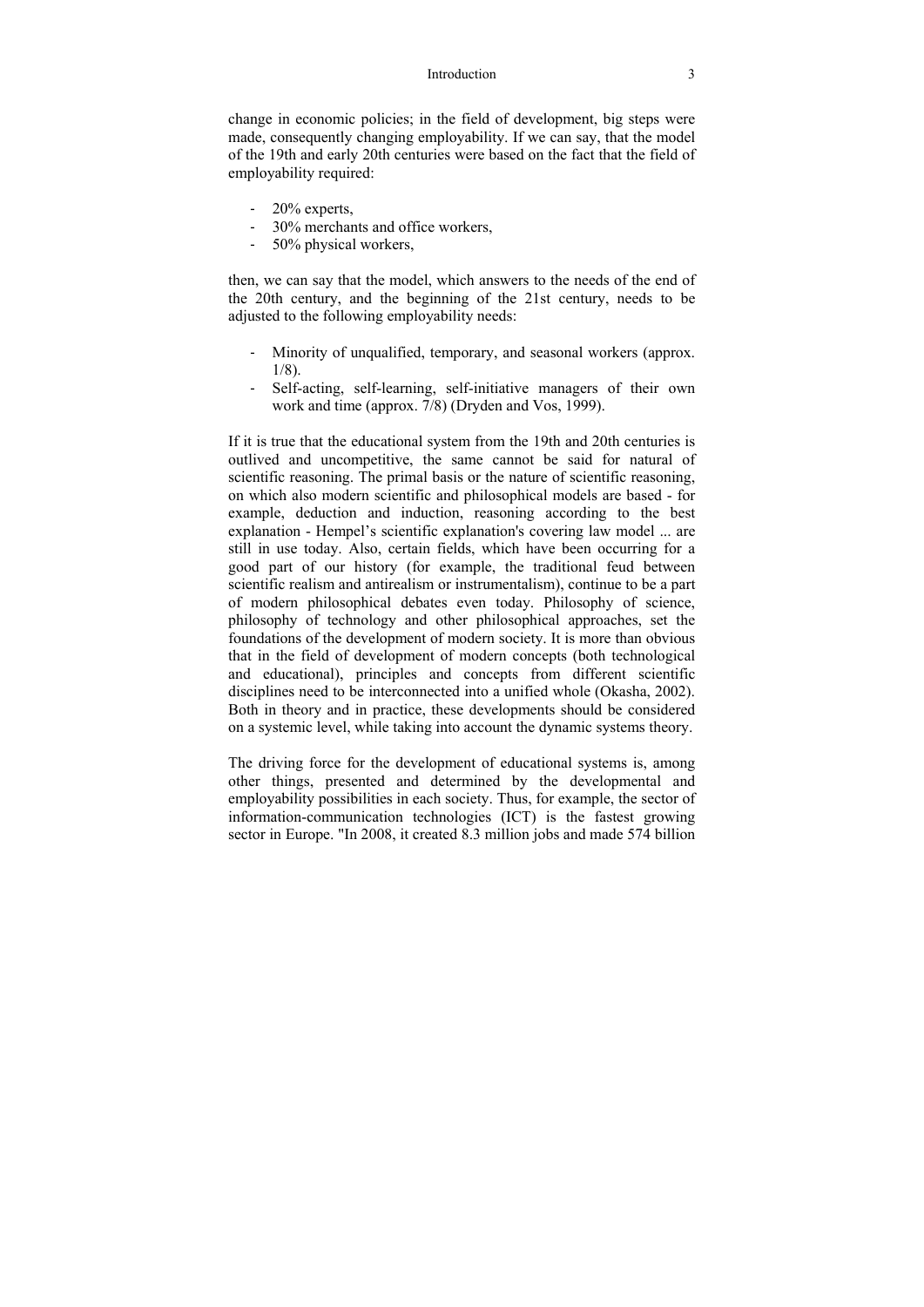USD of additional profit. This concretely translates as 4.7% of global BDP, which is even more than the entire sector of transport, which contributes only 3.7% of the entire BDP and has 5.1% of employees" (Turlea et al., 2011, p. 28).

A rapidly developing society that is founded on informationcommunication technologies also represents a big challenge in the field of educational systems. It is a fact that the development of educational systems is falling behind the needs of the economy and modern society, which is evident from several research studies (Ionescu and Cuza, 2012; Jarrar, 2016; EUROSTAT, 2015). Slovenia is one of these countries, and one of the effects it experiences is a large pool of qualified staff; however, these people are unemployable. This also raises the question of their competences, which are required in modern workplaces. Some countries have already adopted national guidelines for using modern technology in individual segments of school children, for example, how to use ICT technology in deprivileged groups of learners to facilitate their entry into the labour market (Kozma and Wagner, 2006).

The way to innovative modern education in the 21st century is definitely paved by the field of *cognitive science.* "Cognitive science tackles the fields of the human psyche in an interdisciplinary, even transdisciplinary way – by connecting insights from all disciplines that could shed some light on cognitive occurrences. Cognitive science thus brings together neuroscience, psychology, philosophy, linguistics, computer science, artificial intelligence, and social sciences. It seeks to address the human mental processes comprehensively in order to arrive to a deeper understanding of the field, which is empirically closest to us. The questions that cognitive scientists are attempting to answer are not new; they have been posed by philosophers and scientists from various disciplines over time. They would explore the given cognitive phenomenon at a level, which corresponded to their scientific field, and by using methods pertaining to their discipline. Because they remained closed in their own disciplines, it would occur too often that they were unable to usefully include knowledge from other disciplines. By developing an interdisciplinary approach, cognitive science attempts to overcome these obstacles and arrive to a more comprehensive insight" (Kordež and Markič, 2007, p. 3).

"In the last decades, cognitive science has experienced rapid development. Especially because of the advancements in neuroscience, we are gradually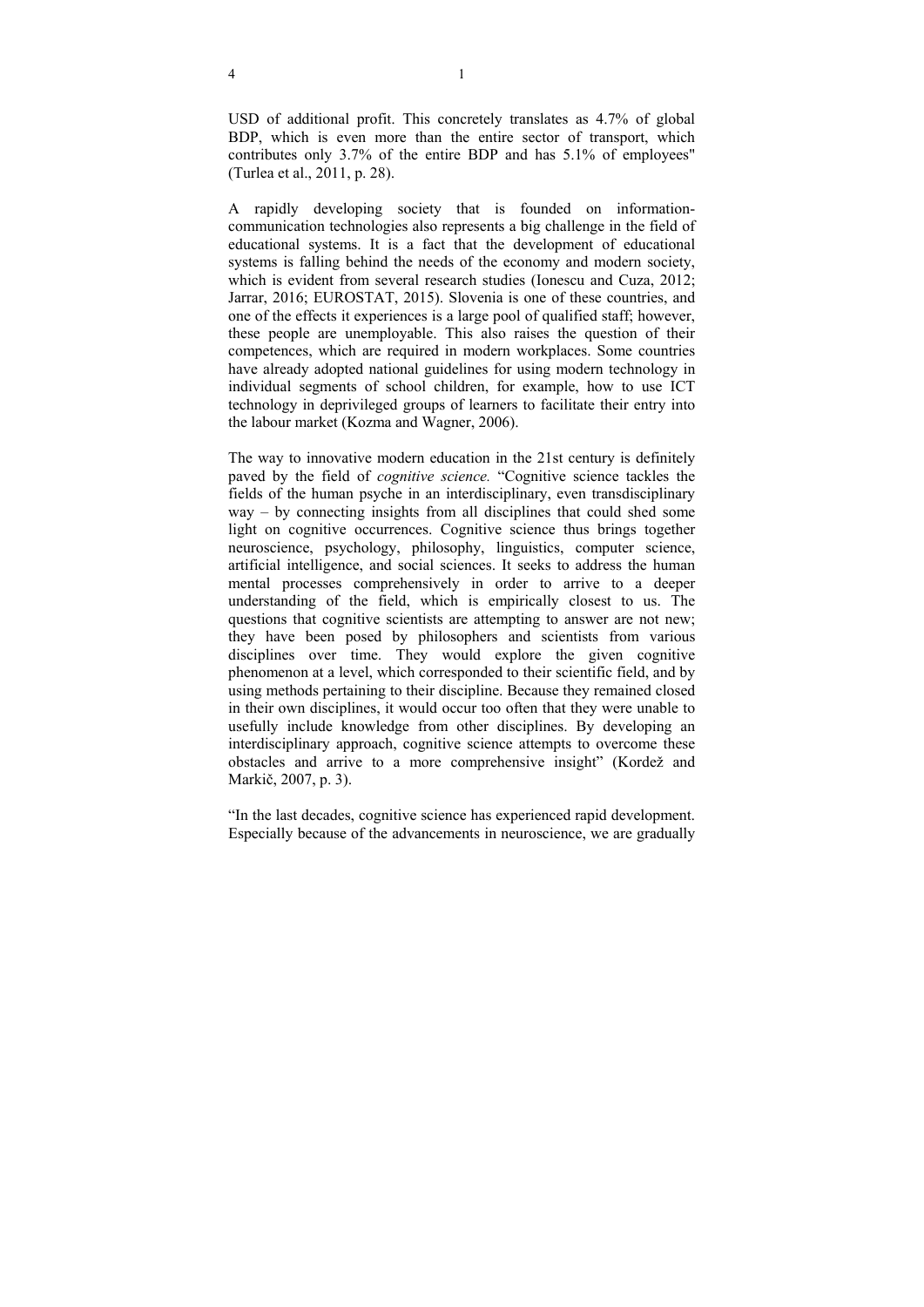#### Introduction 5

beginning to realize that it is possible to scientifically research mental occurrences, and even consciousness – a field, which was until recently, reserved only for mystics. Cognitive scientists are trying to transfer their findings into practice – especially in the field of learning and teaching, processes of collaborative work, and in the field of machine learning and deciding. Cognitive science developed from the cybernetics movement of the 1950s and has since undergone a number of paradigmatic changes. Study programs of cognitive science, which have blossomed in important universities worldwide over the last twenty years, are most often presented alongside some constitutive discipline (e.g., cognitive linguistics, cognitive neuroscience, cognitive anthropology, etc.). However, it is becoming increasingly clearer that only an equal consideration of all fields can ensure a comprehensive discussion of mental and learning processes and consequently also the processes involved in teaching" (Aberšek, Flogie and Šverc, p. 11, 2015).

What we need are fresh and effective approaches in education and upbringing, if we want the "modern world" to provide equal opportunities for everyone.

If the 1970s were a period of discovering space and the 1980s a decade of greed, then we can say that the 1990s were marked by a re-discovery of the inner world (a time of appreciating anew and exploiting the really vast capacities of the human brain). As for the first years of the third millennium, we can say that this is a time of searching for synergistic effects of using modern approaches and methods of teaching in the light of enhancing an individual's competences. Namely, we are all aware that "lifetime" jobs and workplaces no longer exist, and that knowledge (especially in the fields of natural sciences and technology) develops and changes so fast, that currently topical findings may well be "history" in only a matter of a few years. We are increasingly focusing on questions such as the ones asked by British scientist Tony Buzan, who wondered, among other things: "At school I spent thousands of hours studying mathematics, thousands of hours studying language and literature, thousands of hours learning geography and history. Then I asked myself how much time I spent getting to know how my brain works. How much time did I spend learning about how my eyes work? How many hours did I spend learning about how to study? How much time did I spend learning about the functions of my head? How many hours did I spend learning about the mechanisms of thinking and how thoughts affect my body? Unfortunately, the answer is very simple – *none!*" (Dryden and Vos, 1999,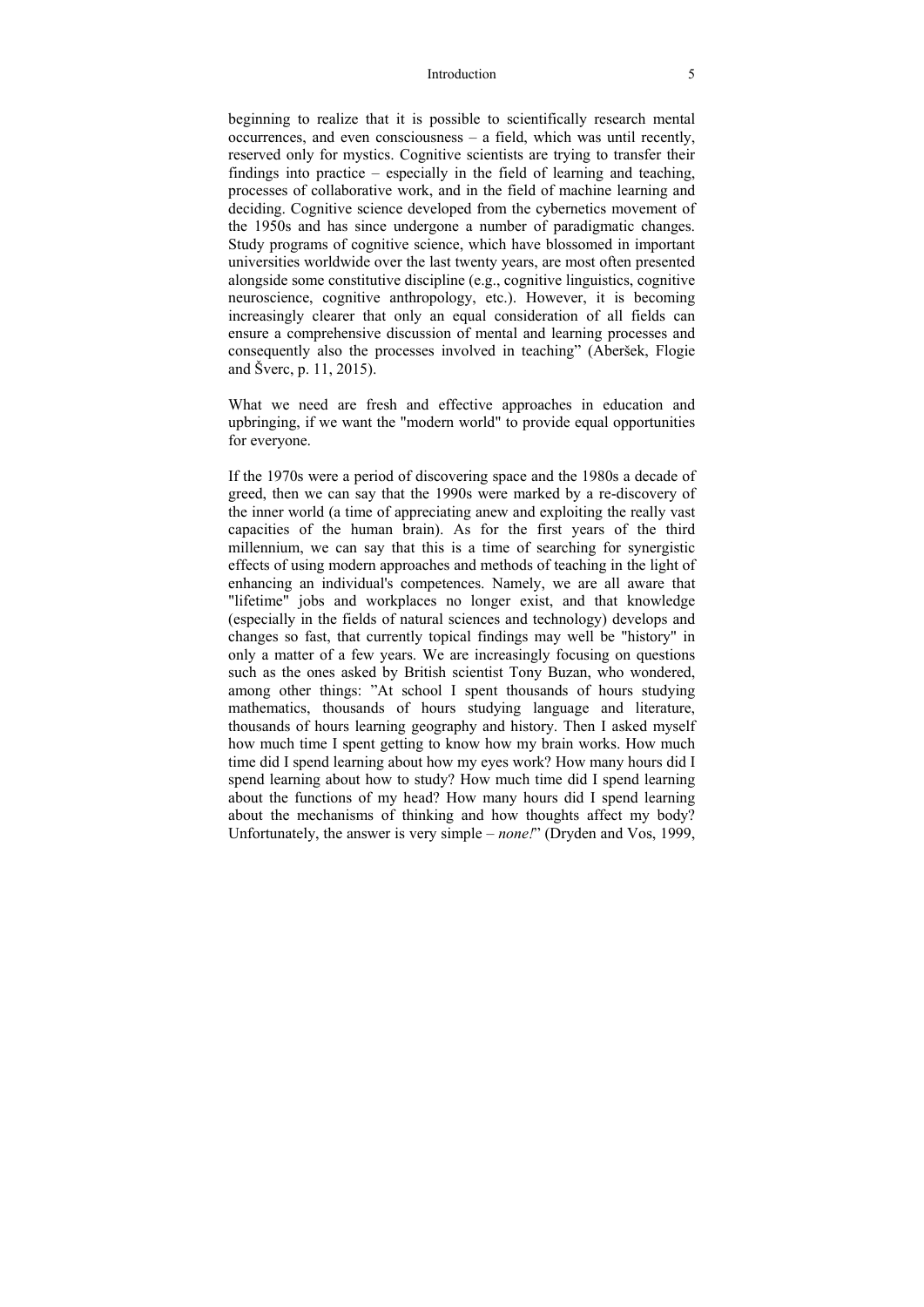p. 73)*.* Tony Buzan, expert on speed reading, inventor of mind mapping and other methods for unlocking the potential of the human brain, believes that most of us use only one percent of our brain's capacity (Buzan, 2006).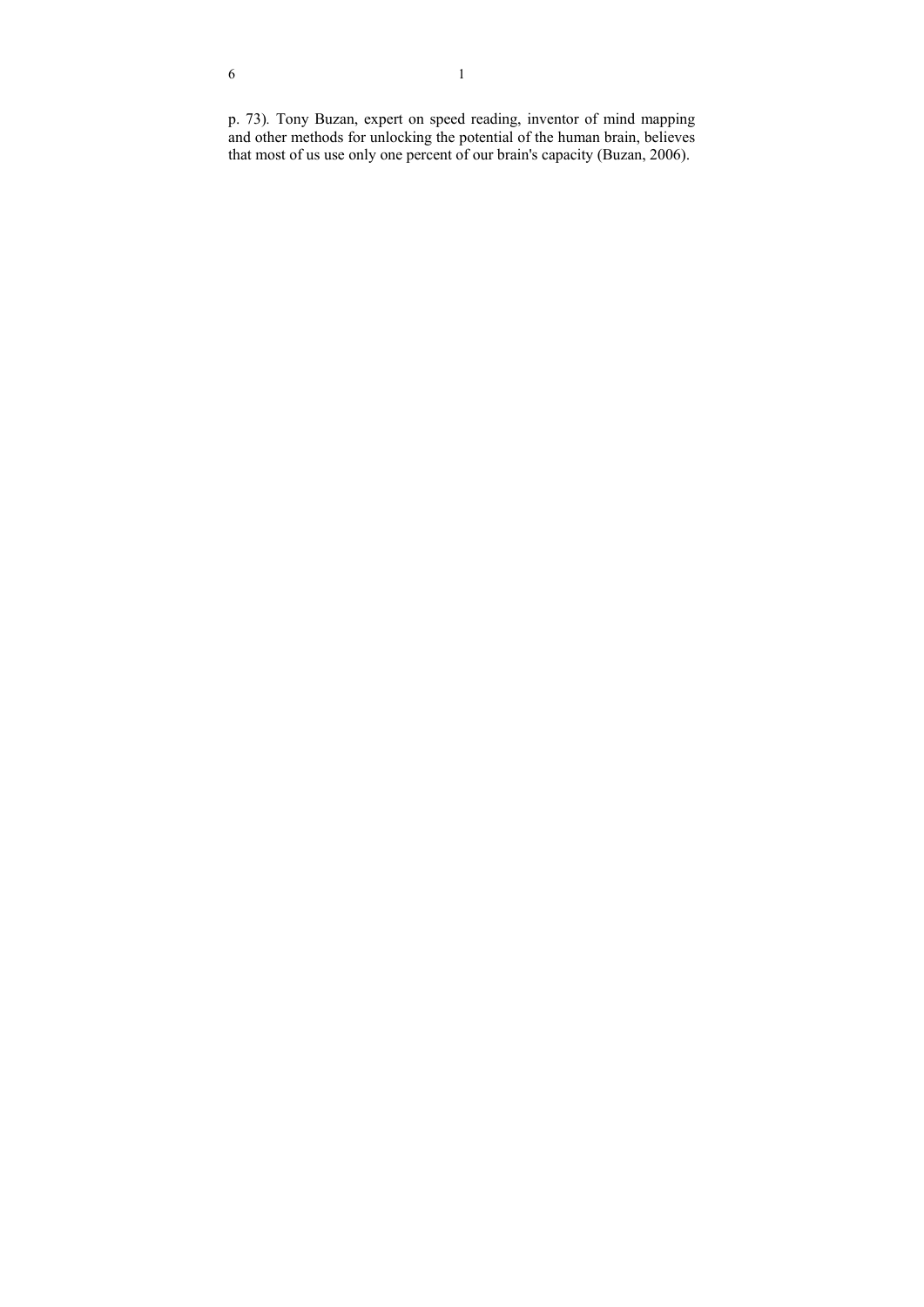### PHILOSOPHICAL CONCEPTS AS A BASIS FOR EDUCATION SYSTEMS

In the introduction, we pointed out that there are different branches of philosophy, which serve as the basis for philosophies of learning of a certain period. From a philosophical point of view, they provide a solid enough foundation for understanding various modern approaches in the field of learning, and creating new ones. In the following chapter, we will highlight some of the more important philosophies related to education systems and indirectly to learning and teaching.

### **Essentialism**

According to this concept, schools should be teaching only basic knowledge in a relatively well-thought-out number of subjects. Essentialism was founded already by Plato in ancient Greece (Ellis, 2001). His curriculum for philosophers consisted of altogether only seven subjects, which can be divided into two groups, namely:

- the first group consisting of subjects to promote a healthy upbringing,
- the second group consisting of subjects which transmit methods of studying common core knowledge to the learners.

In addition, these subjects were carefully chosen according to different levels of education. History, natural sciences, foreign languages and art were to be taught at the basic level, and mathematics, history, science and foreign languages. In medieval Europe, when education was not available to the masses, this concept was very much present. Traces of essentialism can be found to this day at colleges and universities across the UK. Its followers believe that the right education can be achieved by teaching a few core subjects (Oxford, Cambridge). Such schools educate future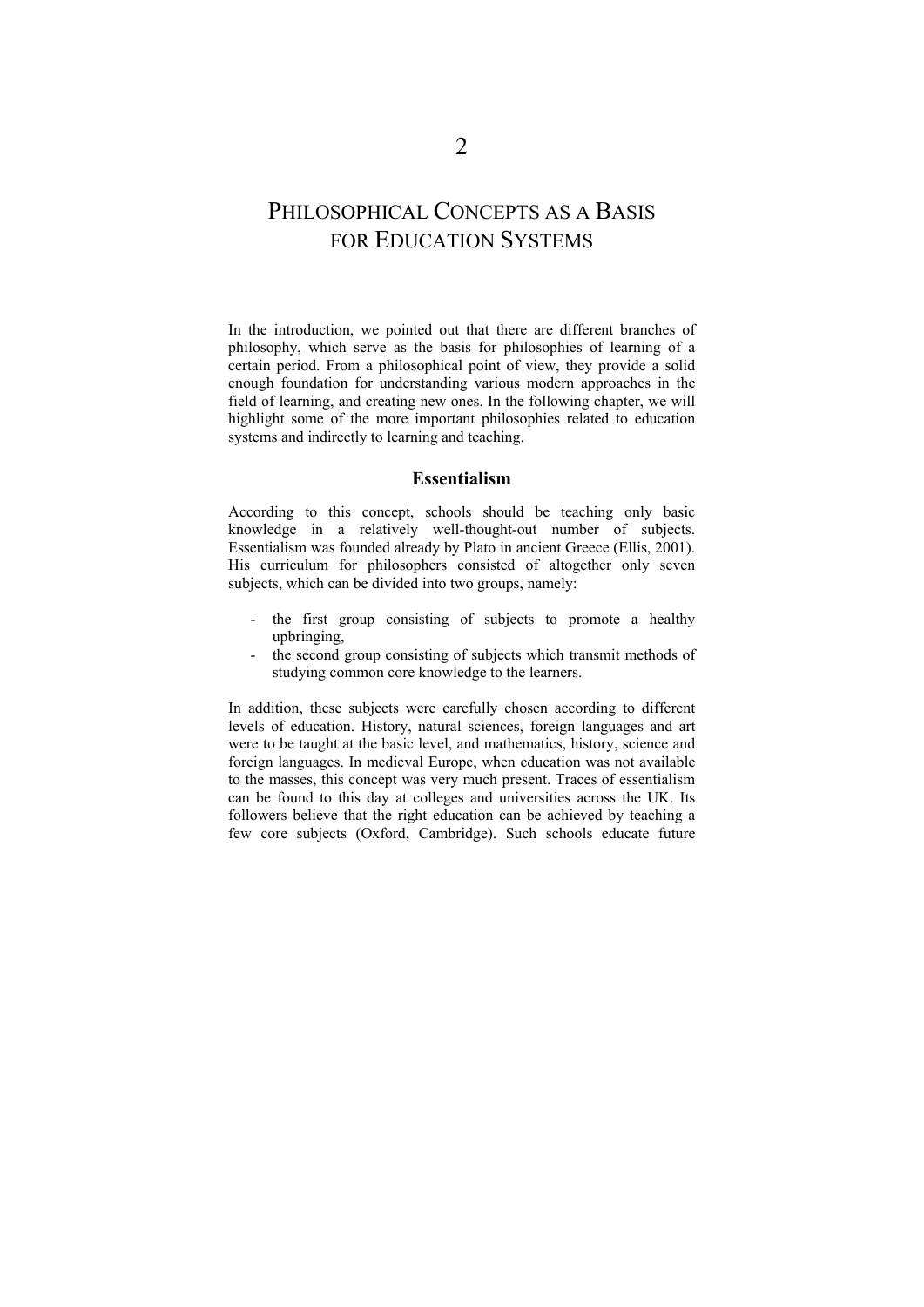leaders, and are sometimes referred to as "elite schools". The essentialist view of education anticipates hard work, with the realization that every beginning is hard (and this also applies to learning). The concept of essentialism opposes the idea that the education system should be adapted to the needs and interests of the individual. Each individual must first pass through a difficult initial phase of learning – the learning discipline is emphasized as a highly important segment. Essentialism places the teacher at the centre of the pedagogic process, who thus becomes responsible for an individual's initiative to learn. From the social perspective, education is considered as a transmission of cultural heritage. From the point of view of the individual, the goal of essentialist education is to help them achieve intellectual discipline and an increase in the physical and emotional potential (Sahu, 2007).

### **Encyclopaedism**

The greater part of Europe adopted an education system based on the principle of textbooks, which was founded by Czech theologian and pedagogue Jan Comenius (Sadler, 1966). The fundamental idea behind this concept is diametrically opposed to essentialism and is based on the premise that the learning content should be captured in separate and illustrated textbooks (the content of education should include all human knowledge (Jerami, 2007). The best learning follows the principles of "education according to nature". Since learning takes place first through the senses Comenius's curriculum was designed to develop these first. The principle of education advocated by Comenius had a great influence on French schools, where the curriculum included more than ten subjects. Germany, too, followed Comenius' proposals, and upgraded them through their Lutheran protestant ethics (Schroder et al., 2002). The effects of this can still be observed today – a large number of apprentices, whose educational path combines academic education and practical training. This was the ground for Adolf Kolping's idea of establishing "apprentice schools", which grew into a movement called the Kolping Association, adding the social dimension to the apprenticeship (concerned with vocational training for financially weaker families) (Jones, 2000).

### **The sensory model**

This educational model is based on early learning through sensory perceptions. The pioneer and initiator of this movement was philosopher Jean Jacques Rousseau (18th century). Jean Jacques Rousseau believed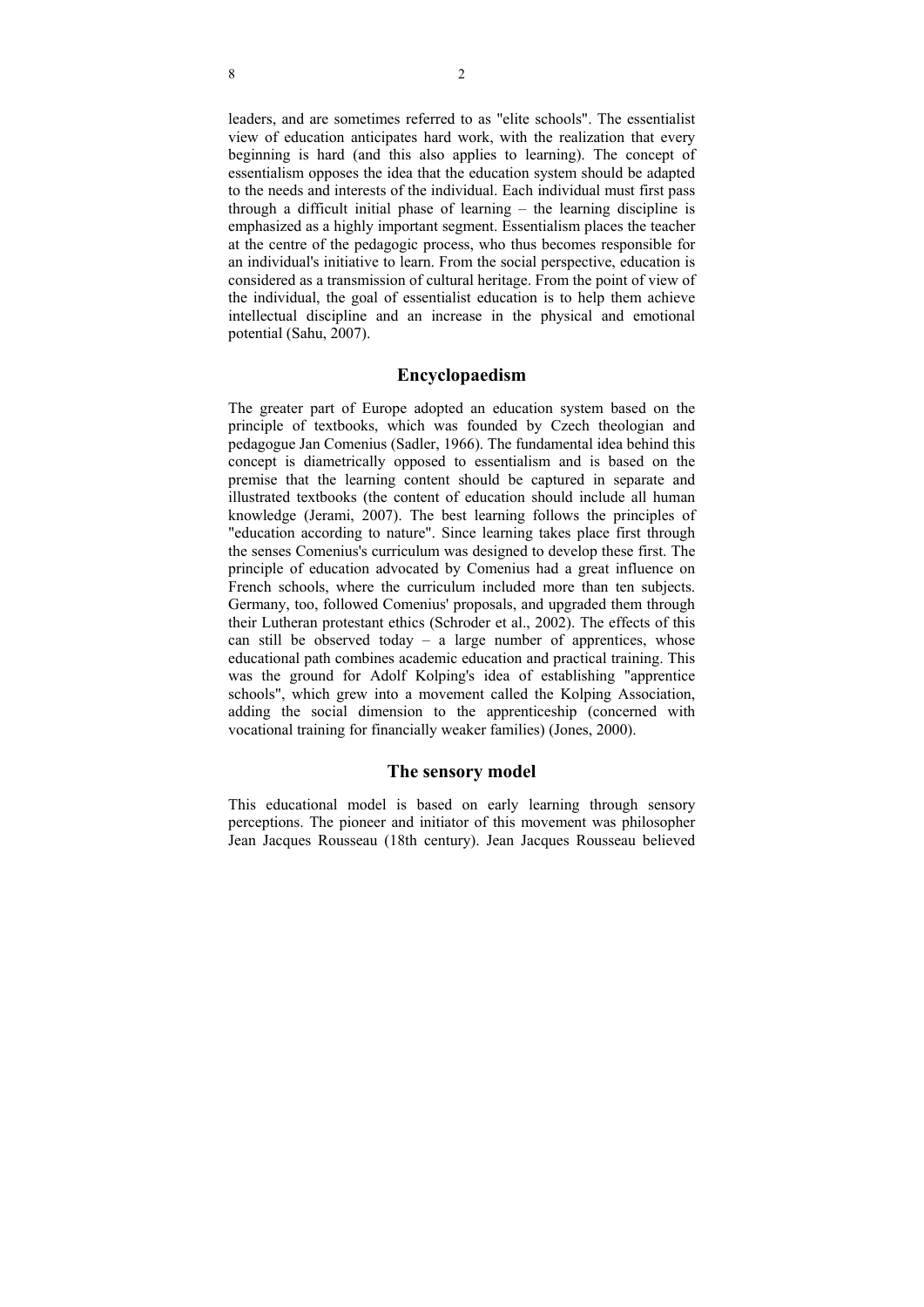that the key to successful education was the development of the child's senses. He was an advocate of the "inner guide", which means that children have within themselves a so-called inner self, a sense of themselves, which they upgrade through work, and become able to "feel" themselves and recognize what stage of development they are at, which enables them to realize their inner goals of development (Rousseau, 1979). If we transfer Rousseau's way of thinking into a realistic Montessori environment, we could say it is about the interest that attracts the child (Montessori, 1912). The child can work, for example, with sandpaper letters, and, because it feels pleasant, they might suddenly want to learn how to write, too. The environment itself supports this, and the educator/teacher is there to help the children achieve it. The child has a desire to work, an interest, which guides him or her towards new discoveries (this is the child's inner self/guide).

Learning in a Montessori environment is different from traditional schools, when on a specific day according to the schedule all children must learn, for example, the letter *a.* Rousseau, too, was against memorizing facts; he advocated the belief that children learn through experience, and thereby develops their personality and themselves. The whole working-with-hands experience builds up the child's gross and fine motor skills and everything associated with them. Rousseau believed that by working with their hands, the children indirectly develop their brain. The "hands-on" approach has permeated the entire Montessori pedagogy, which Maria Montessori designed in stages, starting from the child's earliest years (age 0–3), the next stage (age 3–6), and throughout the child's elementary school years, where children learn through working with their hands and with the use of concrete Montessori materials about ideas, which would otherwise be entirely abstract to them (Hainstock, 1968).

Since children performs activities on their own, using their own hands and appropriate materials and tools (e.g. for learning addition, subtraction, multiplication, etc.), the shift to abstract thinking that follows will be much easier. The child knows how to imagine ideas because of this experience of working. Children taught according to the Montessori principles are generally better at making sense of the world around them and developing their ability for logical thinking, and they approach problems in a different way.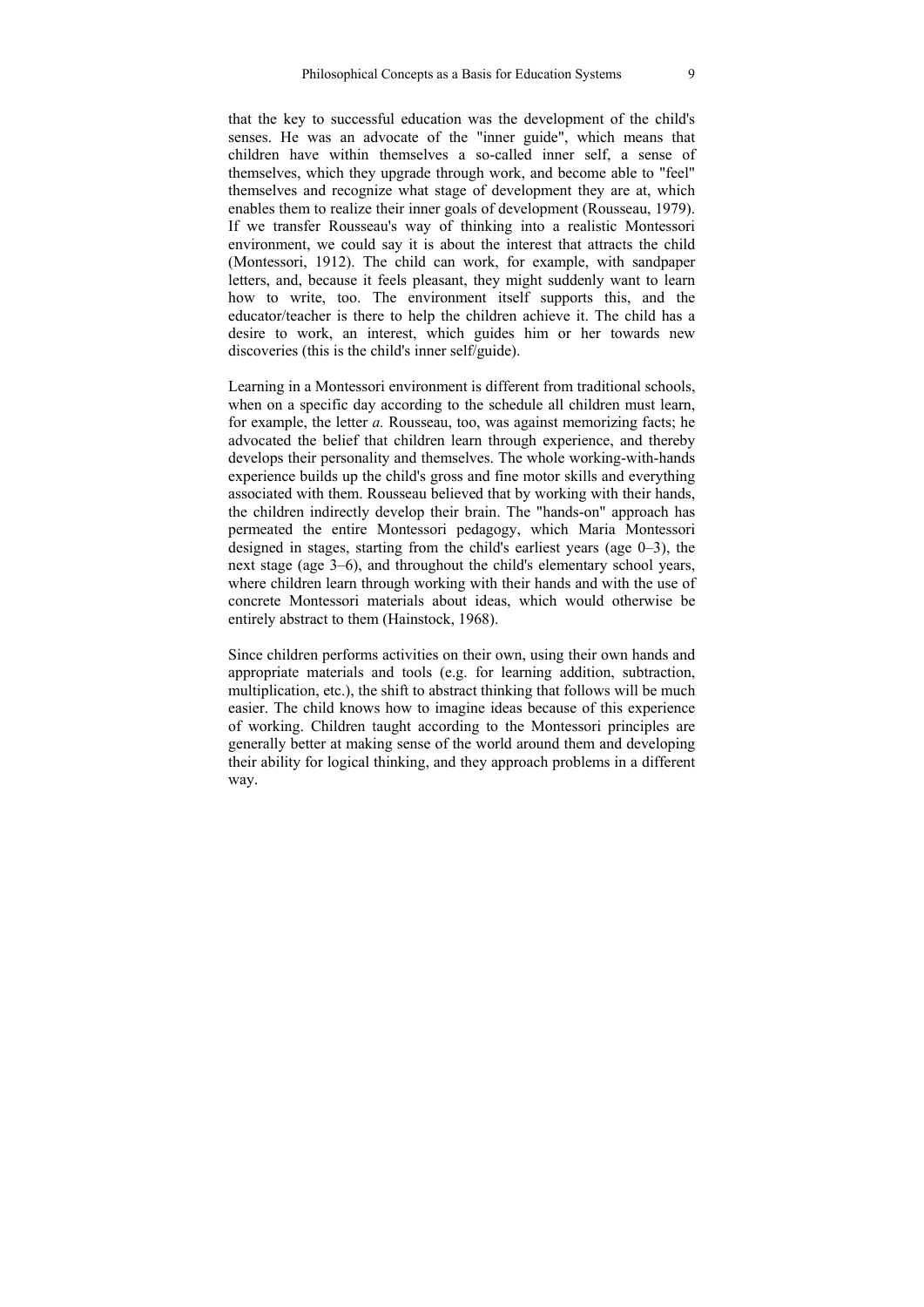### **Pragmatic learning**

While *encyclopaedism* and *essentialism* were developing in the European space, a philosophical tradition called pragmatism, which occurred in the USA, inspired the educational approach of pragmatic learning. This concept puts the child at the centre of education. We can definitely say that pragmatic learning tries to provide an answer to the question of what kind of knowledge is the most valuable (i.e., useful). On the basis of this philosophy or *progressive theory*, one of the key philosophers of that period, John Dewey (1859–1952), laid two foundations. The first is the idea that education must be centred around the child and that *experience* is crucial. In other words, the curriculum must be prepared in a way that best meets the needs of each individual child (Chambliss, 1996). Dewey's definition of experience is rather complex. He believed that experience in the course of the learning process is not necessarily directly linked to knowledge, and most certainly not to human existence and life. In his terminology and his view, life is seen as a constant interaction between the individual and the environment. Becoming intelligent and knowledgeable is merely a consequence of experience, bearing in mind the vision that especially cognition and communication are an important part of experience. Dewey also advanced the idea that philosophy has to be practical, useful in the everyday life of people, rather than being just a scientific-theoretical view of certain things. We can say that Paulo Freire is a supporter of the view that the school system is the foundation for society's reconstruction (Elkjaer, 2005).

### **Functionalism**

Functionalism is a theory of the mind in contemporary philosophy, developed largely as an alternative to both the identity theory of mind and behaviourism. Functionalism is one of the major proposals that have been offered as solutions to the mind/body problem. It is based on the idea that mental states (beliefs, desires, being in pain, etc.) are constituted solely by their functional role – that is, they have causal relations to other mental states, numerous sensory inputs, and behavioural outputs. Functionalism is a theoretical level between the physical activity (implementation) and the behaviour of an individual. Functionalism sees the different parts of society as a system of closely interconnected elements that work together as a whole. Institutions are structures made up of individual and interconnected roles and norms. In order for a society to exist and function, there has to be a fundamental agreement between its members.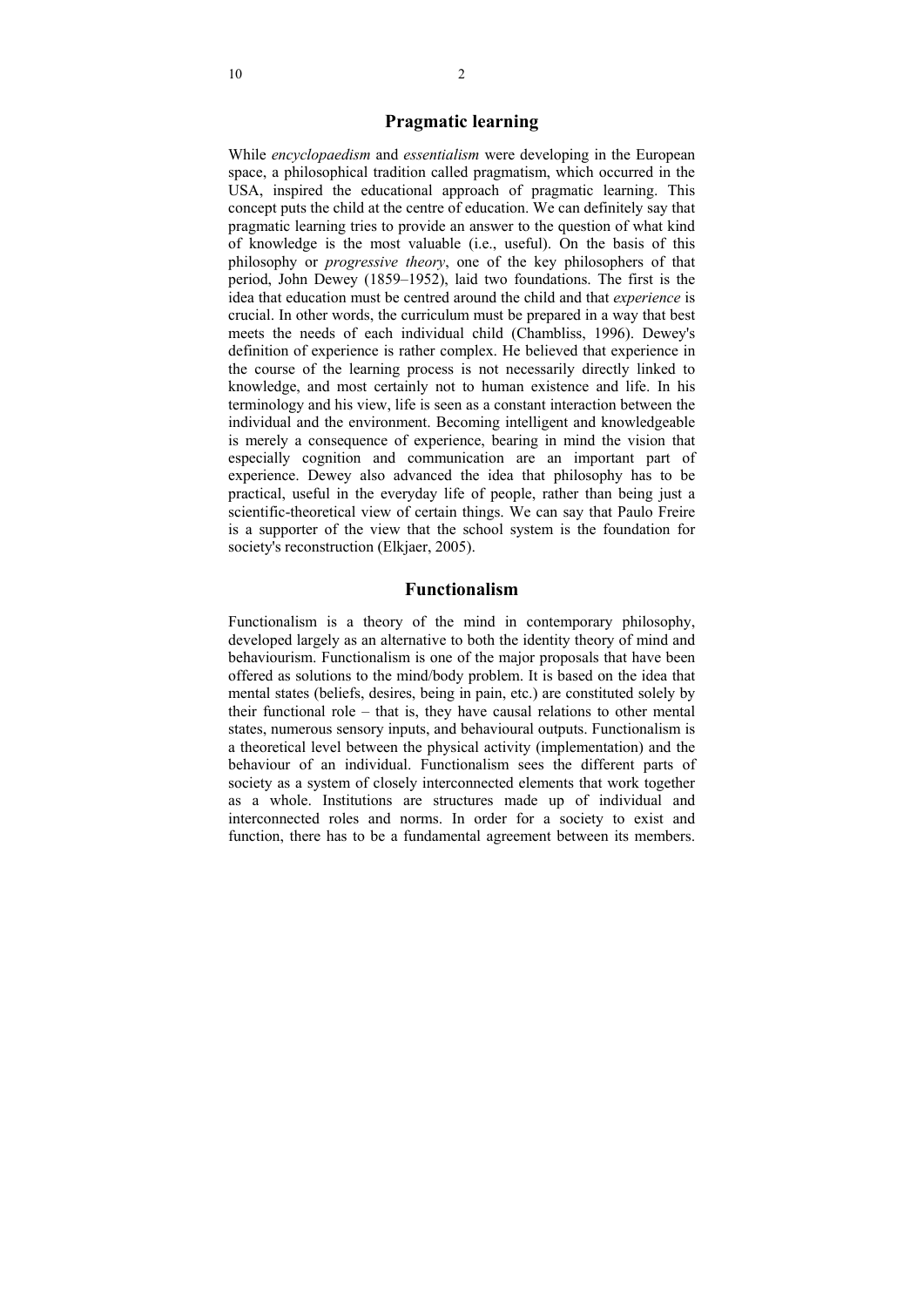This is called a value consensus. Functionalism was intensely developed in the period between 1960 and 1980 (Block, 1996). From the point of view of cognitive science, it is built on the groundwork of common-sense psychology. "This is a theory that has already been used by ancient Greek philosophers to interpret the behaviour of people, and has remained in use in our everyday lives to this day. It is based on a premise that human behaviour is caused by desires and beliefs. In common-sense psychology, mental states have both, causal and semantic content, and the sequence of thoughts largely maintains the reality of these mental states. With his representational theory of the mind and with the help of the computer metaphor, Fodor demonstrated that there was a mechanism, which is able to mediate between the causal and semantic properties. In understanding and applying this philosophical principle, problems were identified concerning the concrete failures in modelling, e.g. recognizing visual or hearing patterns, categorization, movement in space, thinking with background knowledge, and generally all those tasks, for which we know no specific rules. It is precisely for this reason that this paradigm was forgotten relatively quickly." (Aberšek, 2014).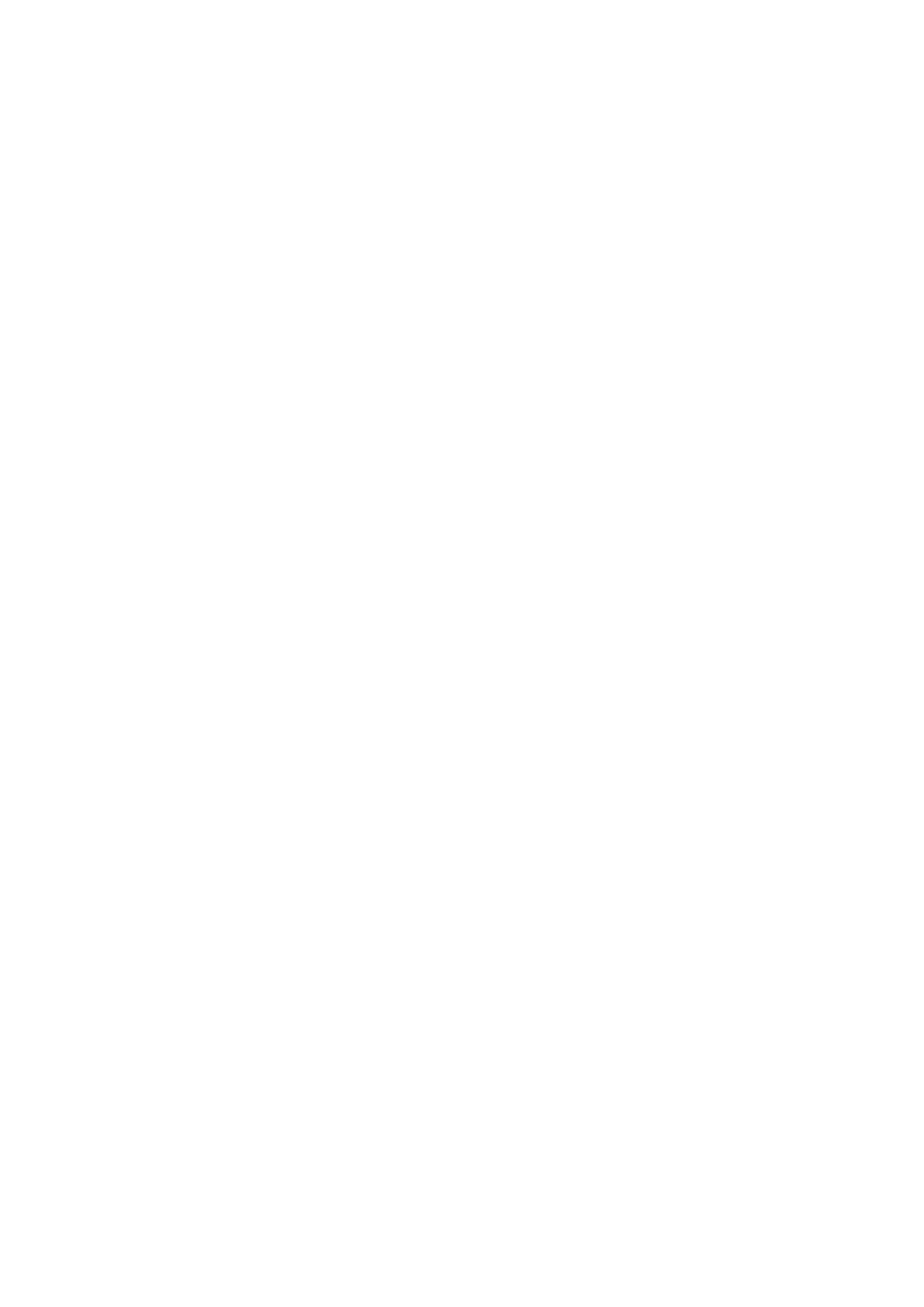### KEY LEARNING CONCEPTS OF THE 20TH CENTURY – LEARNING PARADIGMS

Learning theories are usually divided into several paradigms that represent individual views of the learning process itself. Theories within the same paradigm have a common red thread – a common initial or identical basic view of the learning process. In recent times, the following have become some of the most established and accepted learning/philosophical paradigms:

- behaviourism,
- cognitivism,
- humanism,
- constructivism,
- connectionism.

The following chapter presents the rudiments of these philosophical paradigms and the key differences between them in the field of education.

### **Behaviourism**

The underlying view of *behaviourism* assumes that there is no single accepted definition of learning, since the learning process depends on the perspective of the learning paradigm. The most commonly accepted definitions of the learning paradigm suggest learning as a visible change of one's behaviour that can be measured, or as:

- an active process of acquiring knowledge and developing an appropriate mental structure (including insight, information processing, memory, perception),
- the natural desire of people for self-fulfilment and the development of personal potential,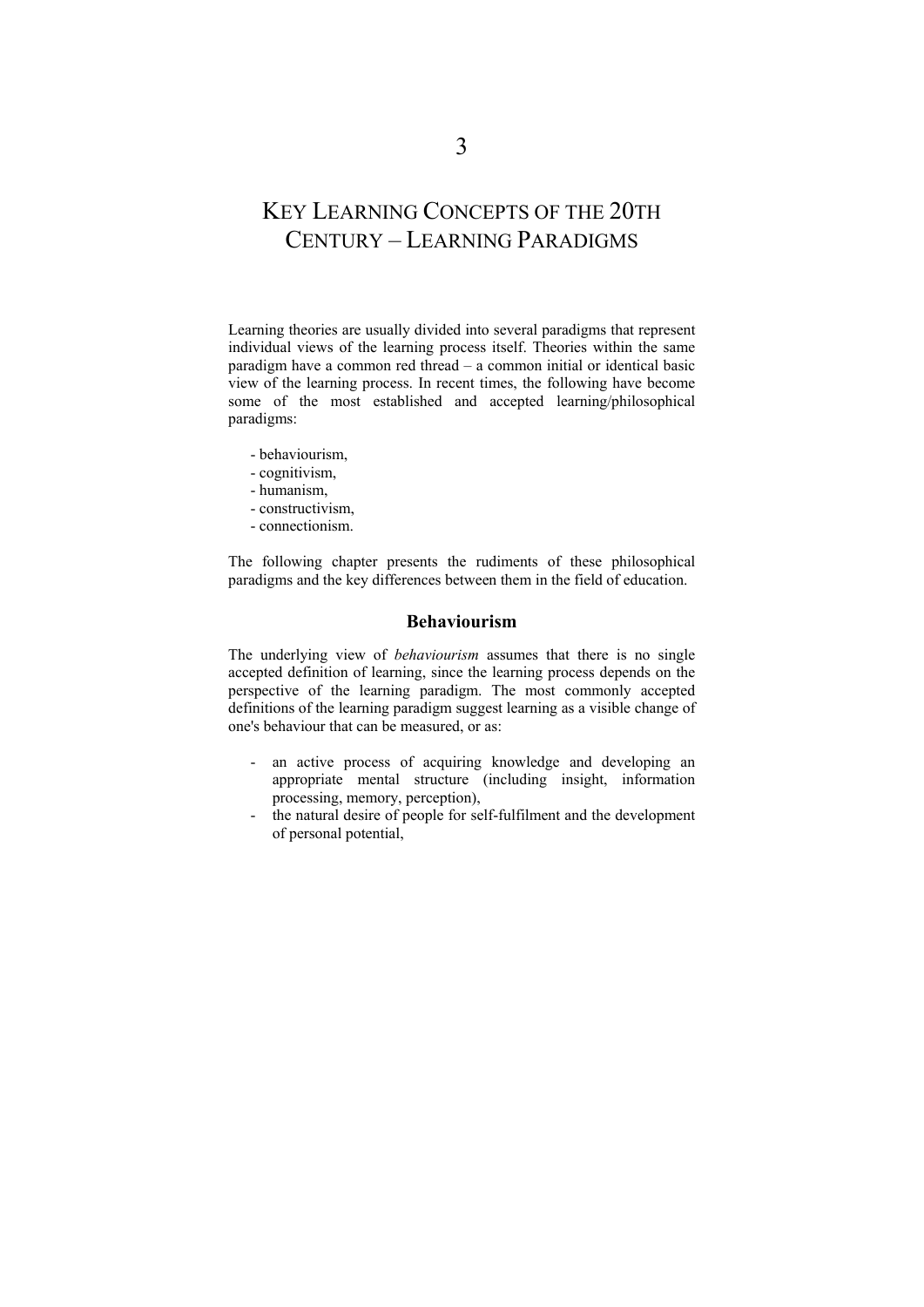- an active, socially enhanced knowledge-building process, based on its own subjective interpretation of objective reality, and
- the process of connecting and maintaining information sources that contain useful knowledge.

Other definitions of behaviouristic learning include the following:

- obtaining new knowledge or changing existing knowledge, behaviour, abilities/skills, values or characteristics, which may include the synthesis of different types of information,
- the activity or process of acquiring knowledge or skills through studying, practising or experiencing something,
- any relatively permanent behavioural changes resulting from experience but not associated with fatigue, growing up, drugs, injuries or illness (Leonard, 2002).

Behaviourism is a learning paradigm with its roots dating back to the second half of the 19th century. The groundwork for modern behaviourism was laid by Ivan Sechenov (1829–1905) and Vladimir Bekhterev (1857– 1927), whose works gained significant attention in the first half of the 20th century. The most central premise of behaviourism is that, in order to make psychology a real science, it must be orientated on what is observable and measurable. According to one of the key behaviourists, John Watson (1878–1958), "psychology, as the behaviourist views it, is a purely objective, experimental branch of natural science which needs introspection as little as do the sciences of chemistry and physics" (Graham, 2016).

Behaviourists saw the mind as a "black box" and did not attempt to analyze its inner processes like thoughts, feelings, or motivation. Instead, they saw learning as a visible change in one's behaviour which, unlike mind processes, can be measured. From the behaviourist perspective, a learner starts off as a clear state and simply responds to environmental stimuli. Those responses can be shaped through positive and negative reinforcement (usually a reward for desired and a punishment for undesired behaviour), increasing or decreasing the probability of repeating the same behaviour. Forming stimulus-response (S-R) associations which result in observable behaviour is for behaviourism the most significant form of learning (Watson and Kimble, 2013). Historically speaking, this learning paradigm can be divided into two stages: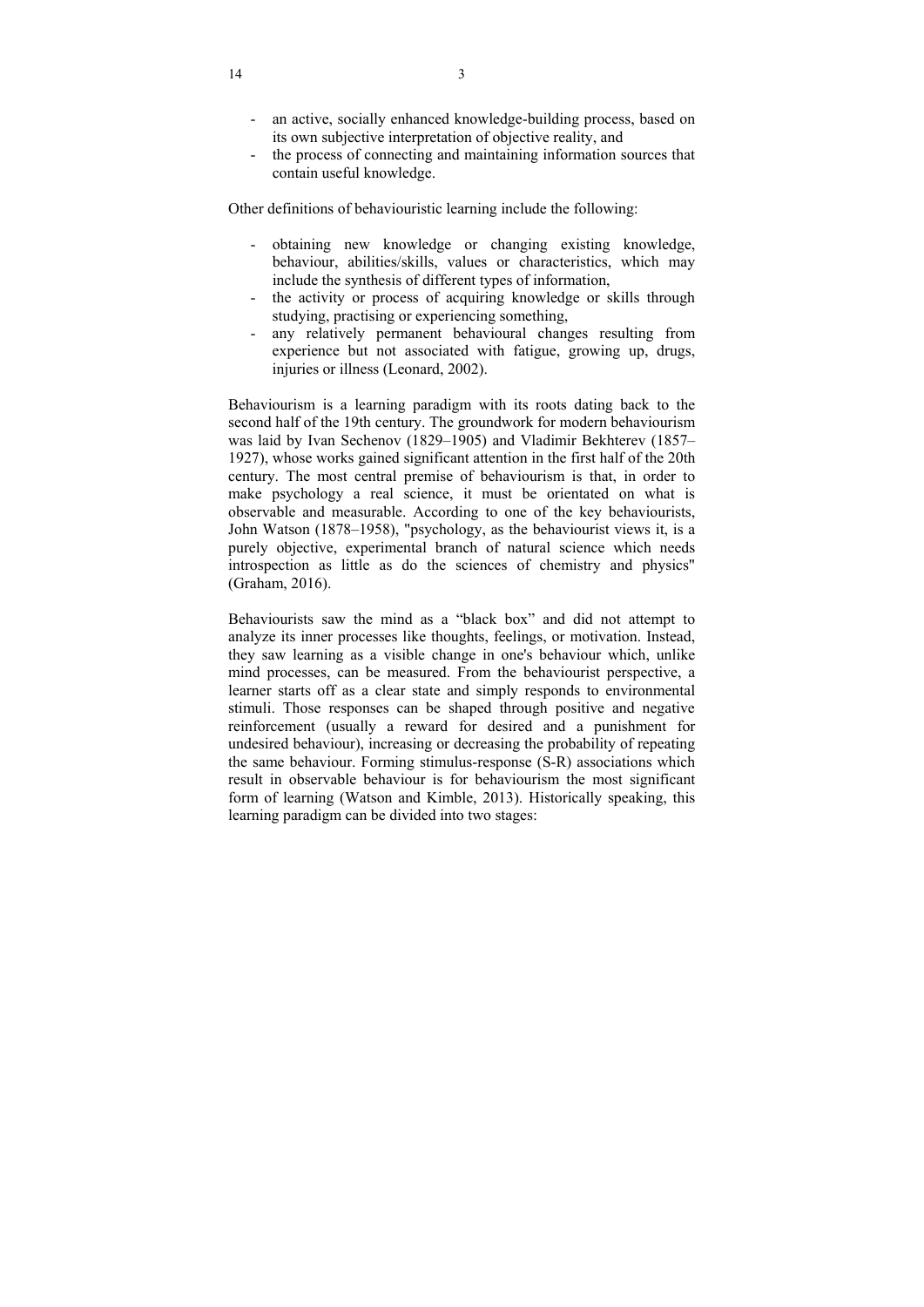- behaviourism (1910–1930) and
- neobehaviourism (1930–1955).

*Neobehaviourism* outgrew classical behaviourism by attempts to formalize the laws of behaviour (sometimes in forms of mathematical expressions) and beliefs that learning can also occur indirectly through observing. Neobehaviourists, such as Burrhus Frederic Skinner, Clark Hull and Edward Chace Tolman, are sometimes considered a transitional group that shifted the dominant learning perspective toward cognitivism. Behaviourism today mostly lost its influence and let cognitivism take its place as the dominant learning paradigm. Critics of behaviourist learning usually argue that behaviourism does not explain all kinds of learning since it ignores inner mind activities and more or less negates modern discoveries of cognitive and neuroscience. We can say that it offers a very limited view on learning since it ignores internal factors such as emotions or motivation, ignores fact that learning depends on learner's inner subjective representation of environment and learning history.

### **Cognitivism**

One of the first criticisms of behaviourist learning approach came from gestalt psychologists during the first decades of the 20th century and was related to behaviourist dependencies exclusively on overt, predictable behaviour. It was the gestalt views on learning that influenced new approaches extending beyond behaviourism and setting the basic principles of what is today known as cognitive learning theories. In the 1960s behaviourism was as a dominant learning paradigm slowly replaced by cognitivism. The cognitive approach to learning, unlike behaviourism, sees learning as the active acquisition of new knowledge and developing adequate mental constructions, it sets the learner as the locus of control and not just as a passive participant in the process of learning. In doing so, it attempts to open the "black box" of his mind and explain the complex cognitive processes and architecture of this phenomenon, emphasizing the role of prior knowledge and experiences for learning outcomes, and seeing the learner as an organized information processor (Leonard, 2002).

If human cognitive architecture is to be analyzed, then the role and properties of the human memory system should also be accounted for. Memory is often defined as an organism's ability to store, retain, and recall information and experiences. Since the beginning of its intensive development during the 1960s various critics of cognitivism have